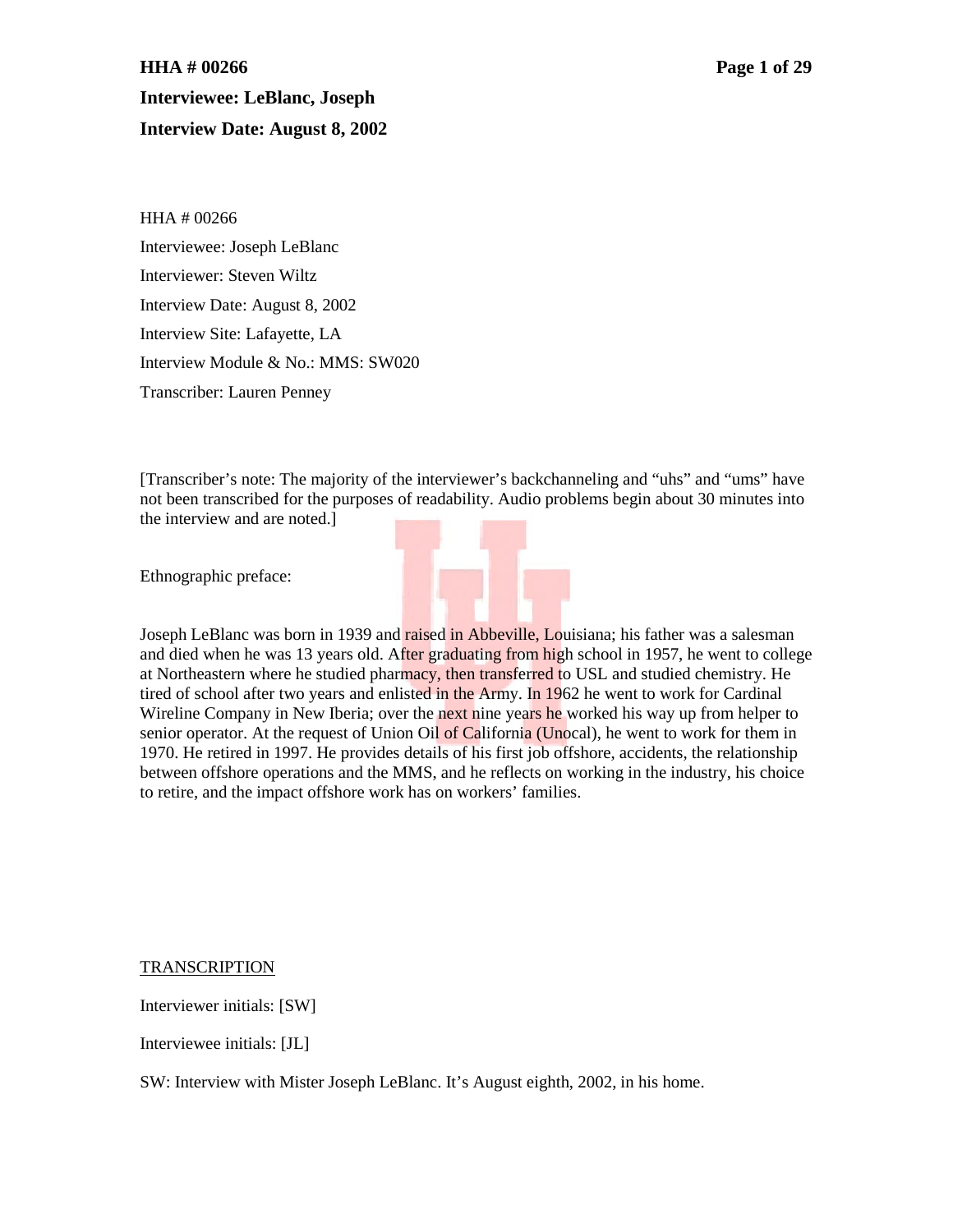## **HHA # 00266 Page 2 of 29**

## **Interviewee: LeBlanc, Joseph**

## **Interview Date: August 8, 2002**

JL: Alright.

SW: Basically we like to start off with uh, just some background questions. With a name like LeBlanc, I assume you're from around here?

JL: I'm a Cajun, yes.

SW: Definitely from this area. Born in raised in New Iberia?

JL: No, I was born and raised in Abbeville.

SW: Abbeville, okay. What year were you born?

JL: Nineteen thirty-nine.

SW: Same year as my father. [Slight pause] What did your, your mother and father do?

JL: Well uh, my daddy died when I was about 13 and he was a salesman.

SW: He wasn't in the oil industry?

JL: No. No. I don't think the oil industry was around too much in those days [Inaudible, clock] chiming]. He was born in 1887. So uh, he was  $52$  when I was born. And uh, he kind of died, died 'bout 65 years old, uh, heart failure I think. Ah it's just, that's what they told me, but today it could've been anything.

SW: Yeah. You went to high school in Abbeville? You graduate? What year did you graduate?

JL: Fifty-seven.

SW: Fifty-seven. Did you go on to any uh, college after that?

JL: I went to Northeast and USL. I didn't graduate.

SW: What did you study at those places?

JL: I started in pharmacy and then I just switched over to general chemistry while I was at USL.

SW: Yeah, at Northeast they have a pharmacy department.

JL: Yeah. That's where they, they had just started pharmacy school. I decided I didn't want to stand up and [Inaudible] pills the rest of my life. [SW chuckles] Workin' in the summertime in the drug stores got me nauseous. I don't know what it is about them thing. Plastic pills. So uh, then I went to USL and I majored in chemistry, but I didn't graduate. I just got tired of school and went into the service.

SW: Okay. That was uh?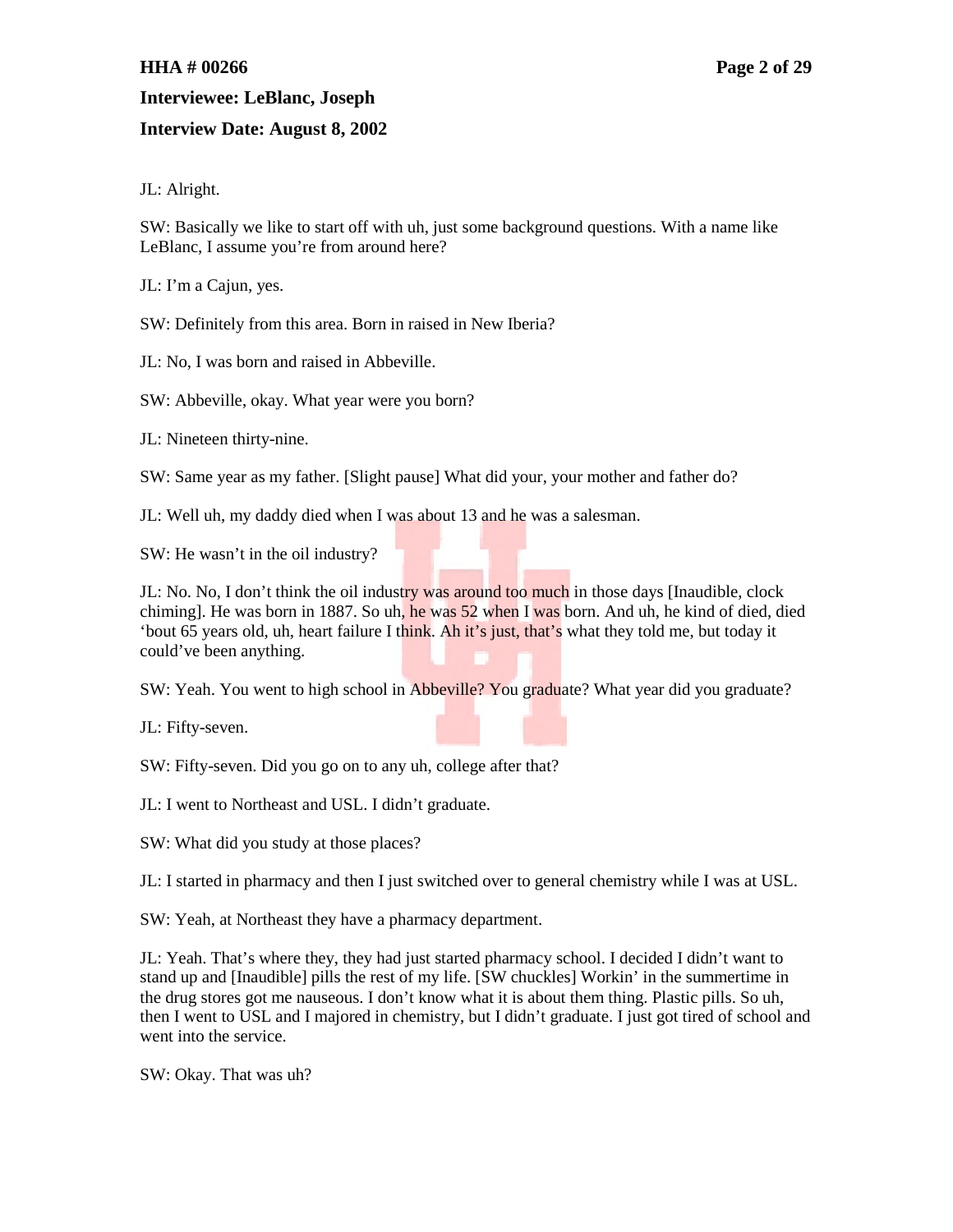# **Interviewee: LeBlanc, Joseph**

## **Interview Date: August 8, 2002**

JL: Fifty-nine.

SW: Army?

JL: Yeah. [Slight pause]

SW: And what happened after that?

JL: Well uh… then I, once I was out of the service I, I came home and debated about what to do. I got married. That finalized what I was gonna do. [SW chuckles] After I got-

SW: What year was that?

JL: I got married uh, '59. But after, she came with me in the Army. And then after I got married uh, after the Army, uh, I got out and I worked-

SW: In four years. Your four years in the Army.

JL: No, that was three.

SW: Three years, okay.

JL: So in sixty… '59, '60, '61. I got out in '61 and I went to work for uh, an insurance company. And about nine months after I was out, I got recalled back into the service. In 1962 or late '61, I, I don't remember the exact thing, but then I went into, back into the Army for about a year and I got out again. And then I went to work for Cardinal Wireline here in New Iberia.

SW: Okay. That was about '62, '63 somewhere in there.

JL: Sixty-two. Late '62.

SW: Your wife was a local girl?

JL: Yeah. Uh-

SW: New Iberia or Abbeville?

JL: Abbeville.

SW: Abbeville, okay. So y'all were lookin' for somethin' in this area so that y'all could stay with family or?

JL: Yeah, when I was in the service I was in Fort Lewis, Washington. [Chuckling] My wife worked for Cummings Chicago Vending Machine as a, uh, she was not a technician, but she worked in office. And uh, they offered me a job up there makin' pretty good money. But uh, it was too far from home, so we decided to come home and really uh, the job opportunities here uh, were very limited except for the oilfield. I mean it was uh, if you wanted to make any kind of decent salary you had to work in the oilfield.

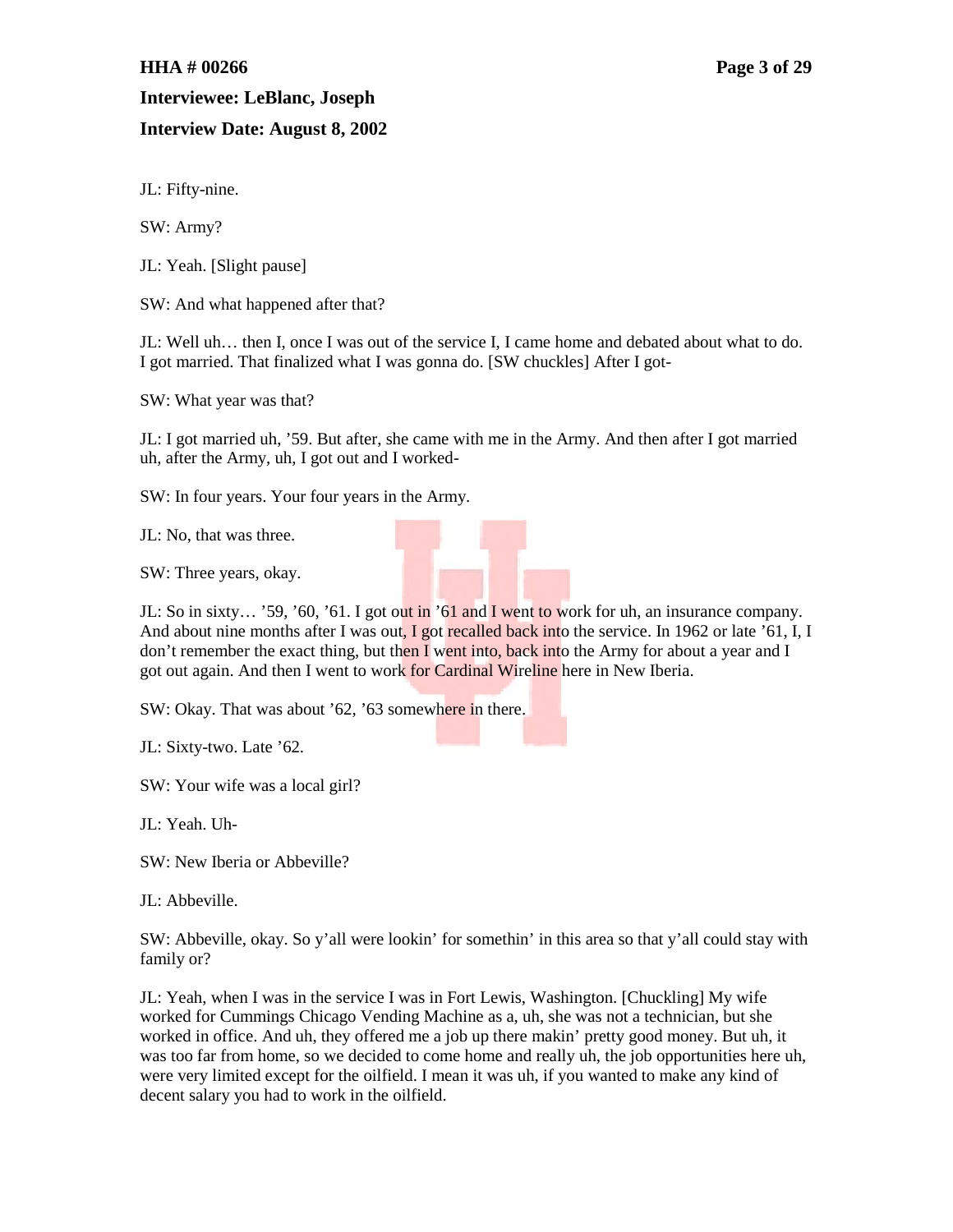# **HHA # 00266 Page 4 of 29 Interviewee: LeBlanc, Joseph Interview Date: August 8, 2002**

SW: What other, there was other farm jobs, things like that.

JL: Farm jobs uh, uh, they had like in Abbeville they had a few mill jobs, store jobs. But they was all uh, 40 hour weeks and probably 85 cents an hour. And you could go in the work in the oilfield for little more than that and make uh, probably four times that amount of money, five times sometimes, you know. If you wanted to work.

SW: Yeah. So it was a good opportunity to make some money-

JL: Well I figured I was married and I didn't wanna go back to school, I didn't uh, I didn't think I could go back to school. I didn't think I could make it on the GI Bill, how's that? [SW chuckles] Alright. It was uh, so I didn't wanna go back. And, and I was makin' pretty, I could make pretty good livin' in the oilfield, so you know. It was where I started.

SW: How long did you spend with uh, Cardinal Wireline?

JL: Ten years. Well, now, let's see, I left 'em in late 1970. December of 1970. Nine years.

SW: Nine years. What did you do for that company?

JL: Well I started off as a helper and uh, and I was made an operator and... I guess I was like what you'd call senior operator, top operator when I, when I left.

SW: You just, what, can you describe a little bit of what you did on, on a regular day?

JL: Well, uh, we did-

SW: As an operator.

JL: Okay, uh, let me just tell you this, uh, to work a hundred and, uh, there's a 168 hours in a week, alright. A hundred and twenty hours was a pretty normal week in those days, okay. So, a lot of that was travelin' uh, to get from one location to another. But we would uh, run [Inaudible] pressures, check storm chokes, do some fishing, um… paraffin, sand baling operations. Uh, a typical day might start out at four in the mornin' so you're on any kind of location locally by, well, I'm gonna offshore, 'cause that's what you're interested in.

SW: Well, I'd like-

JL: Let's say I'm goin' out of Morgan City, I'd leave here at four in the mornin', catch a boat at six or two hours, allow two hours to catch that boat. And most of the boats left at four o'clock in the morning 'cause the locations offshore were fairly close, two hour boat ride. And you'd get out there and generally you'd have breakfast, uh, you would eat and then you would discuss something with the production foreman on the pipeline or the boss, whoever it may be. Let me explain to you my first job offshore. That's the one you wanna know about.

SW: You were livin' here in New Iberia at the time, too, when you started-

JL: No, I was still in Abbe-, I had moved to, to New Iberia.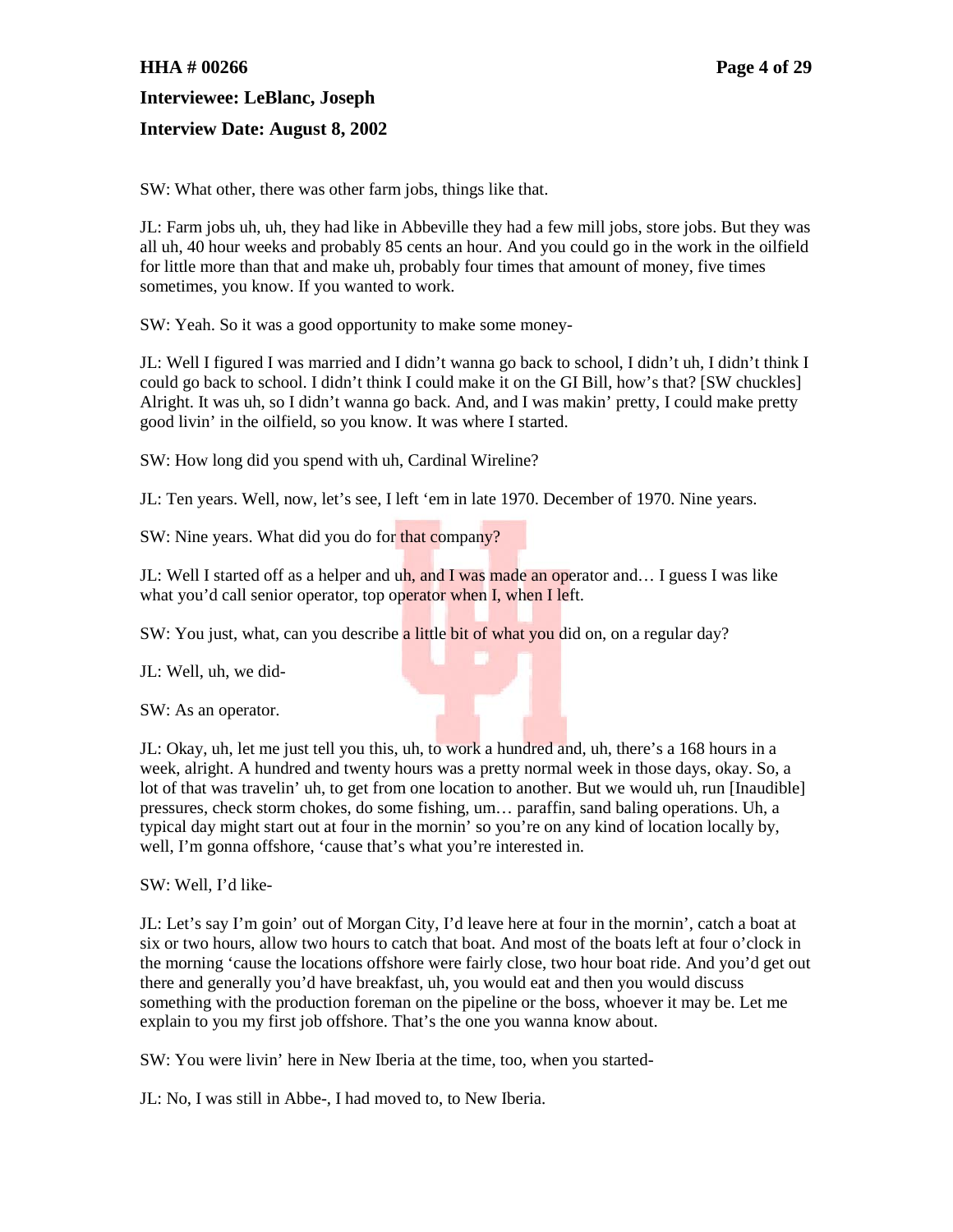### **HHA # 00266 Page 5 of 29**

## **Interviewee: LeBlanc, Joseph**

## **Interview Date: August 8, 2002**

SW: Oh, so you had-

JL: But I was workin' here.

SW: You had to commute. [Inaudible, overlapping speech]-

JL: Well it just, they'd call me at home and I had to go [gets?]. And we alwa-

SW: Out of Morgan City.

JL: Yeah, we always lived here when, the, the office was always here.

SW: I gotcha.

JL: Okay. My first job offshore was for Kerr-McGee out of Morgan City. I'm not sure of the block now, it's been so many years, but it was like Block 20 or Block 18, somewhere 28, I think it was 28. And that would've been out of Morgan City, I'm thinkin', I'm tryin' to think of the area, that was Eugene Island, okay, Block 28. We get out there, we get-, we catch the boat at uh, two in the afternoon on a Sunday, my first offshore job. I'd never worked offshore. I was excited. I went to uh, when we got to Kerr-McGee, man, they asked us, he said, "Look, we're kind of sh-, uh, don't have enough sleeping facilities. Would y'all mind workin' through the night?" Well, it didn't bother me, we worked by the hour, so through the night meant I'd get a little more money, you know. I expected maybe to finish and get some sleep the next day, but then. So we went to work at, we got out there around four, I guess about six o'clock we were on, on the location. On the lift boat uh, in those days it was a cable operated lift boat from uh, somewhere around Delacroix Island they made 'em and  $I can't think of the man's name that made 'em. I used to$ know him, but I forgot his name. But the name of the lift boat was The Big Elevator. 'Kay? Now, we went to work on The Big Elevator uh, checkin' storm chokes, which is I'm sure required by the MMS, that was the reason we did it. And we went to different, we worked, that was Sunday night, Monday, Monday night, Tuesday, Tuesday night, without a break. 'Kay?

SW: They feed you? [Chuckles]

JL: Oh yeah, they fed us now, but I mean we kept working, okay.

SW: Go eat and then go back to work.

JL: No, g-, yeah. Well they'd send us a lunch.

SW: While you were working.

JL: While we were workin'. So uh, uh, Wednesday Kerr-McGee in those days, I don't know how they do it now, but Kerr-McGee in those days changed crews offshore on Wednesday. So the new boss comes out and we go in for lunch on a Wednesday, it's probably, or no, uh, I take that back. He came to the boat, to The Big Elevator. And he started talkin' to us, seein' what we're doin', how we're doin', okay. And he said uh, "Would y'all mind workin' tonight? We're kind of." So I waited for my operator, which is the boss of my crew to say somethin', he didn't say anything. I looked at him and I told him, I said, "I don't know about him, but I've been up since Sun-,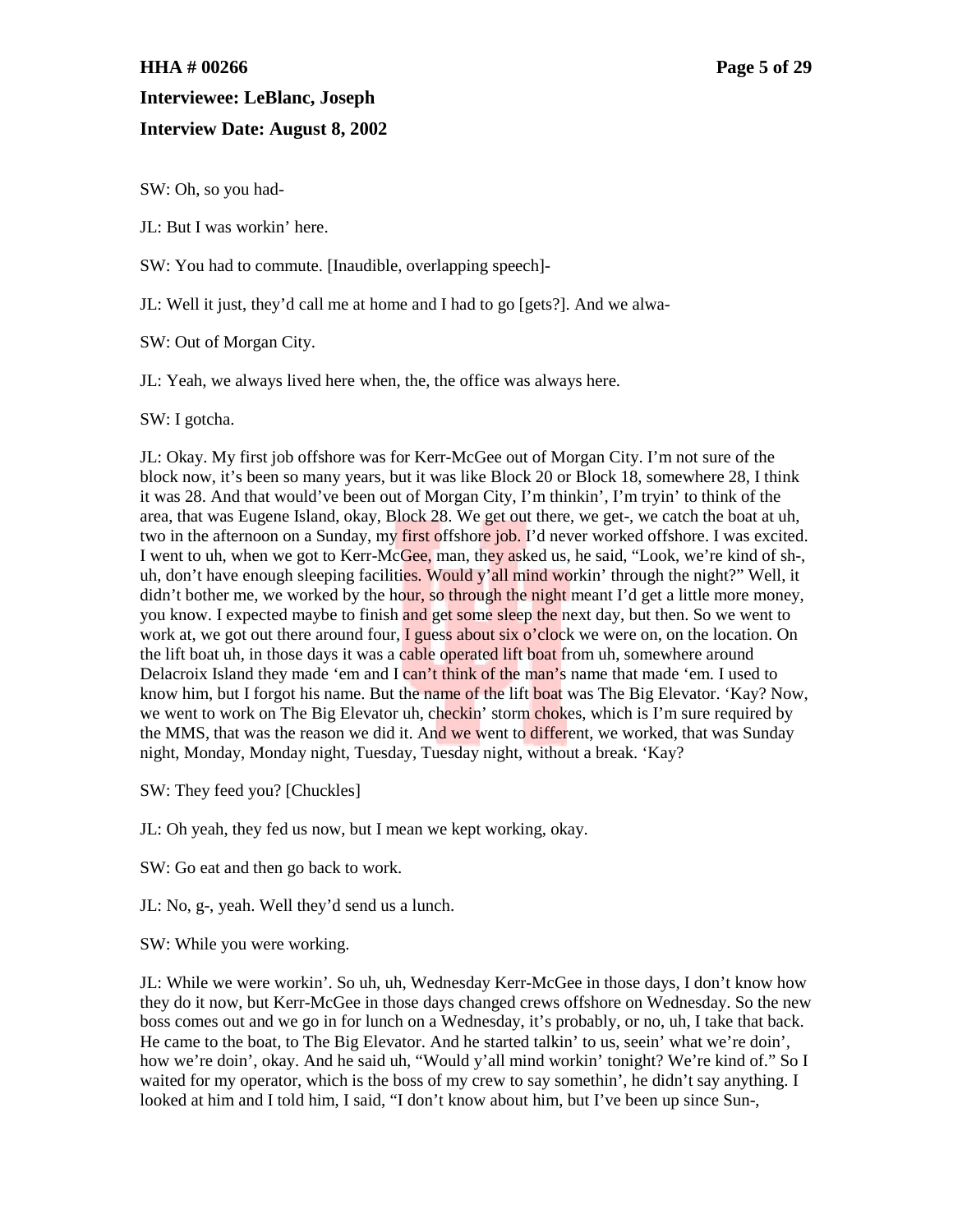## **HHA # 00266 Page 6 of 29**

**Interviewee: LeBlanc, Joseph**

#### **Interview Date: August 8, 2002**

Saturday night, I hadn't slept. We've been working and I'm kind of tired." He said, "Oh, I didn't realize that." So they brought us in to the living quarters and there were no, there was no room for us to sleep, for me to sleep in the living quarters. So they put me in the generator house between two generators on an Army cot, okay? [Chuckles] Knowing what I know today, I would've never slept there. But in those days that's…

SW: It's what you did.

JL: Yeah. I mean if you had to sleep on. And many a time I've slept on mud sacks on a [Inaudible] and it would just, just, there's no, there was no place to sleep. Many a time I slept on the back of the, the, the truck [Inaudible]. So-

SW: Were they-

JL: But this was-

SW: Because there was too many people workin' on the rig or, or they didn't have enough space-

JL: Well it was small enough living q-, it's very small living quarters and I imagine they had a few things goin' with different type things goin' on. Uh, you had to eat in shift, they had, I knew they had a sandblasting crew there. Uh... and I don't know what else was goin' on in those days. I know they had quite a few people. Plus the people that actually lived there, the Kerr-McGee employees. So-

SW: They were drilin' at this time or they were setting up to drill?

JL: No, this was on a production platform. Had nothing to do with the rig. There was no rig. There might've been a rig in the field, but it wasn't [Inaudible]. We were workin' on production facilities only. [Slight pause] And that, and we worked our complete week and then we called for relief, which was the normal thing to do, they had another crew in, well they'd send you relief. And then you come back in and you were working 24-hour call. So you looked at the board to see what, what line of order your crew was. And it might be that, okay, I got in at two, well I might have to go to another job at four. That's the way it was. So uh, I got paid from the time I left the shop to the time I got back. Except offshore you got 12 hours a day, unless you worked more.

SW: So-

JL: And you're on a rig. Sometimes on a rig they charged you 24 hours.

SW: Even if you didn't work that 12, which was probably seldom, you got paid for that 12, right?

JL: Yeah, yeah. The minimum 12 hours offshore.

SW: Let's say even if you only worked for eight hours [Inaudible]-

JL: That's right.

SW: [Why wouldn't?] you tell 'em you didn't for only eight hours, you always get more.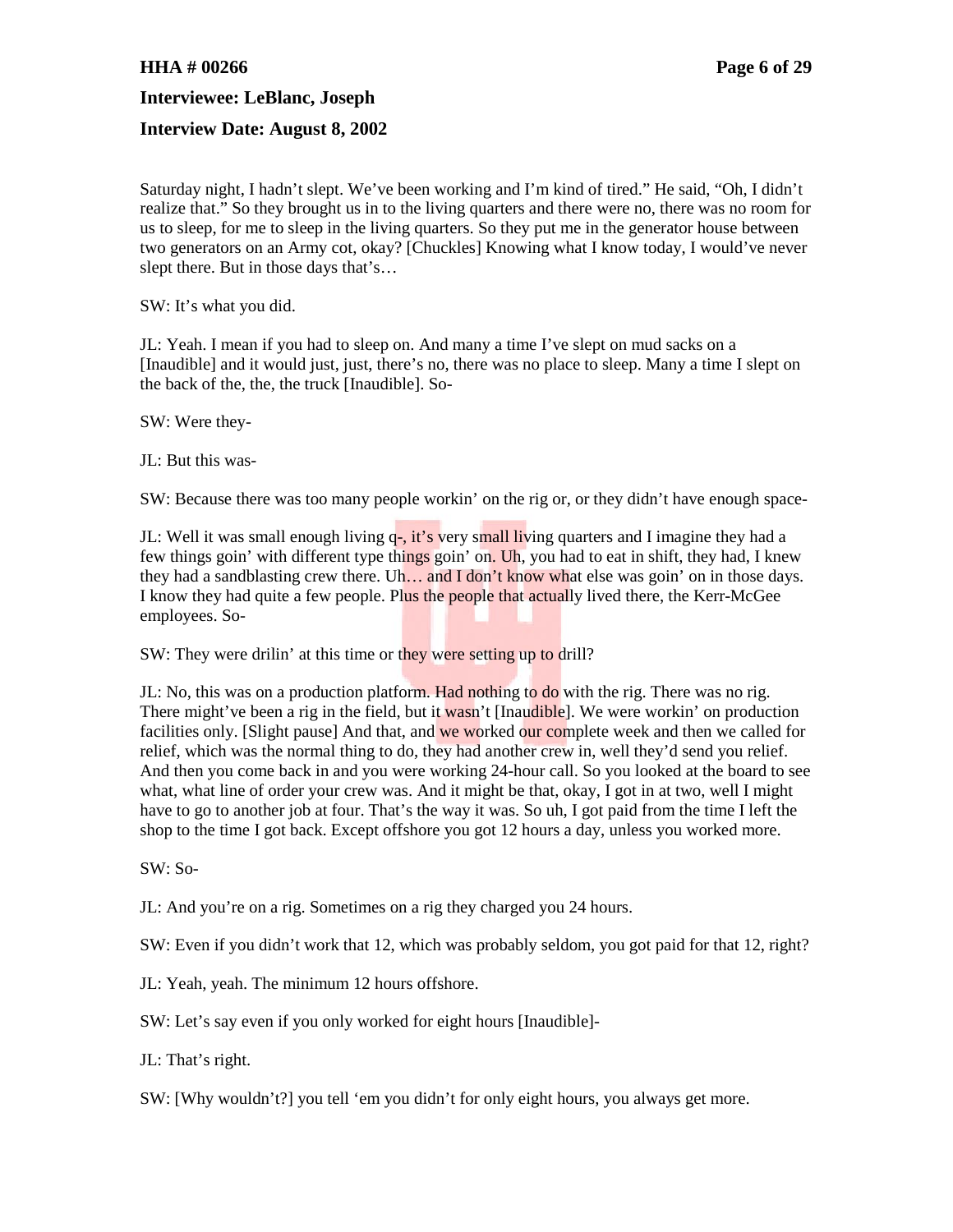# **HHA # 00266 Page 7 of 29 Interviewee: LeBlanc, Joseph Interview Date: August 8, 2002**

JL: No, no. We u-

SW: You got paid for that time.

JL: Uh, most of the, most of the people, most of the time, unless it was weather that held you up or like very, you couldn't get to your location from offshore, you might be at a central location offshore living quarters and you had a remote location to go to, a little satellite platform. Well the satellite might be, it might be too rough to get there. High winds, high seas. You still drew your 12 hours a day and you stayed there. Uh, generally though s-, in, in the earlier days, back in the early '60s the production people, the production manager or the foreman or whatever he was, would find somethin' for you to do. Like he'd make you go clean his, his uh, wireline box, which was, he might have some spare parts and storm chokes or safety valve. So you kept piddling. And, and besides, when you're offshore in a limited facility, living quarters and you're there for 12 hours, actually in those days television wasn't… you know, I mean, you didn't watch television all day because the reception wasn't great. You might catch one channel. Uh, if they had a TV. If they didn't, sometimes all they had was a few chairs, so not everybody could even sit down. So you, your thing was to either go lay in your bunk, if you had one, it wasn't [hotsheeted?], or go outside and piddle, do somethin', you know.

SW: Fish.

JL: Well, fish, yeah. When it's that rough, though, [Chuckling] you couldn't fish much, but uh, you would generally walk around the warehouse and just ask a pumper if he needed some help doin' somethin'. You know, just to stay busy. It was just to uh, confining to stay in a limited space.

SW: So there's times when y'all had a lot of stuff to do, but even when you didn't have a lot to do you were tryin' to find something to do because-

JL: Well yeah, I mean-

SW: You'll go crazy.

JL: Yeah, well, it's not go crazy, but um, if you were tired you could, a lot of times you could go in your rack and read, you know. But uh, after you read everything on the, there was just not too much to do there. So uh-

SW: You're working these 12 shifts basically. That was strictly days or nights? [Inaudible, overlapping speech]-

JL: No we, we would, unless you was on a rig, you only worked days. Uh, there was an unwritten rule you didn't wireline at night.

SW: Why is that?

JL: Now when I talked wireline right here, I'm talkin' slick line. Not electric line. Big difference. Not loggin' and [Inaudible, clock chiming] this was just slick line. It's probably… I don't know if it's, it's probably it's… I don't know, it wasn't, to me it wasn't that hazardous, but we did a lot of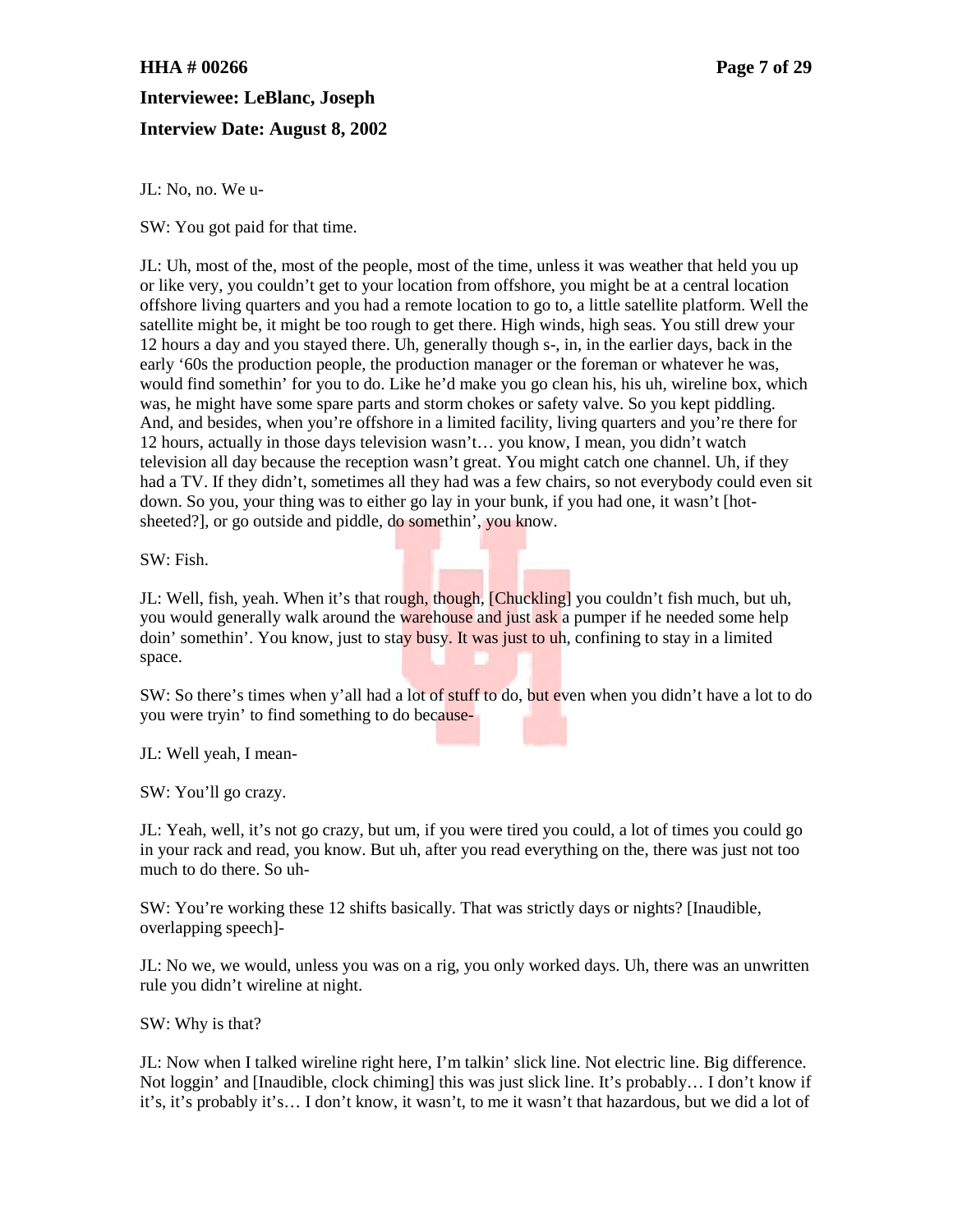## **HHA # 00266 Page 8 of 29**

**Interviewee: LeBlanc, Joseph**

#### **Interview Date: August 8, 2002**

uh, things we did back then that we wouldn't, they, they don't do today. I mean, they, you, you had a lot of rigging up, today they have cranes to do that for you, you know. We did it, it was all hands and today it's a lot different, so. We handled a lot more iron, 'course I was young and I was, felt like I could do it, you know, I mean, it didn't hurt me. So, I didn't think it'd hurt, you know. Maybe I suffer with it today, but-

SW: You have all your fingers and everything, so. [Chuckles]

JL: Oh yeah, I mean that's no big deal, you know. So uh, uh, but that's my, really my first day. And uh-

SW: Your first day sounds like it lasted about four days. [Chuckles]

JL: A week, a week, but it was four days like Wednesday, Wednesday afternoon late, before I knocked off, from a Sunday at four o'clock. So-

SW: A long day.

JL: LONG day. It was a LONG day and uh-

SW: So you guys were preparing or producing or making, setting the things up to go to the rig?

JL: No.

SW: So they were-

JL: This is completed wells.

SW: Completed well.

JL: This is like, alright the well's completed and they're selling the gas and the oil from it. Okay? Which goin' into a pipeline or to a tank battery somewhere. That's an actual producing, flowing well. And inside the well is, sometimes like an oil well might make paraffin. And paraffin builds up just like plaque in your veins. Builds up on the walls of the tubing.

SW: Wax.

JL: And this restricts the flow of the oil. So uh-

SW: Because that paraffin is mixed up in the oil, right?

JL: Yeah, it, it-

SW: As it's coming through it cakes on the pipe.

JL: Okay. Co-, as it cools and solidifies a little bit. And it drops out and makes little, it stays on the wall of the tubing. And uh, in those days every well had an allowable, okay. So you couldn't produce a well hard enough to get bottom hole temperature to, to surface, where paraffin

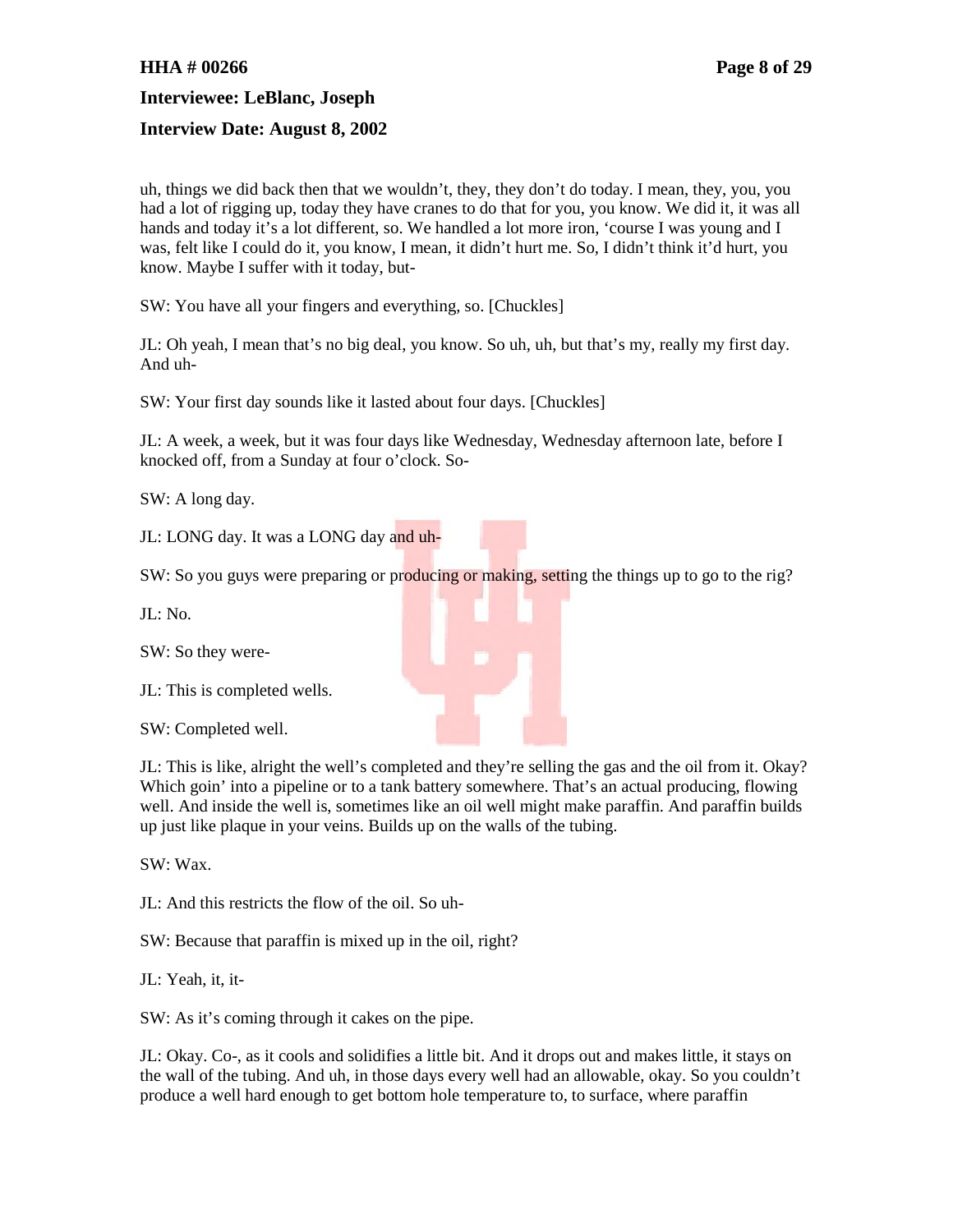# **HHA # 00266 Page 9 of 29 Interviewee: LeBlanc, Joseph Interview Date: August 8, 2002**

wouldn't form. So what you do is-

SW: That was the regulation by the state-

JL: Yeah, it was a uh, uh, federal regulation you could only produce so much from each well. And as uh, the… seems to me I can remember almost the day, it was in the '60s I'm almost certain, almost to the day that uh, the regulations came off, you could flow as much as you wanted, as much you can get out. Uh, I might be, uh, probably was not in a position to really know that, but I can remember when, hearin' 'em say uh, "There's no more allowables on this, on these wells." You know it's like, so uh, that's when oil sh-, oil, not oil shortage, but that's when drilling really picked up in the, in the Gulf. It started in those days.

SW: That was the late '60s?

JL: Yeah, late '60s uh… it was right around the '70s, in the '70s. Maybe '71, '72. It's like, I can remember Movable Offshore, we had a rig in our field in the '70s and he was charging like 3,000 dollars a day for the rig. And I don't remember the exact date, but that, the next day the rig rate went to 12,000, take it or leave it.

SW: Whatever.

JL: Whatever. Said, "If you don't want it, we're gonna back off your location, go somewhere else." So it was, that was just before the '73 oil embargo I know that for sure.

SW: I see that, that's the thing that's stickin' in my mind. Why, why did the federal government have that regulation? Was there a safety reason or were they trying to-

JL: Oh, you mean the allowable?

SW: The allowable, yeah. Were they trying to control it?

JL: Uh… I, I, I'm, I'm thinkin' like uh, not safety, it was uh… just to, I would think so it didn't flood the market, they had to regulate the reserve.

SW: They were tryin'

JL: Remember these offshore leases through the federal government. This is not you and I plottin' over here.

SW: It's more than three miles off the shore.

JL: Yeah, this is, this is the federal government and they tryin' to regulate the oil comin', oh they didn't wanna damage their formations or they didn't wanna, I'm not sure exactly. I would think it's so they didn't flood the market.

SW: Yeah, that's, that's what I'm thinkin'.

JL: You know, they were tryin' to control so that the oil companies, maybe the oil companies did,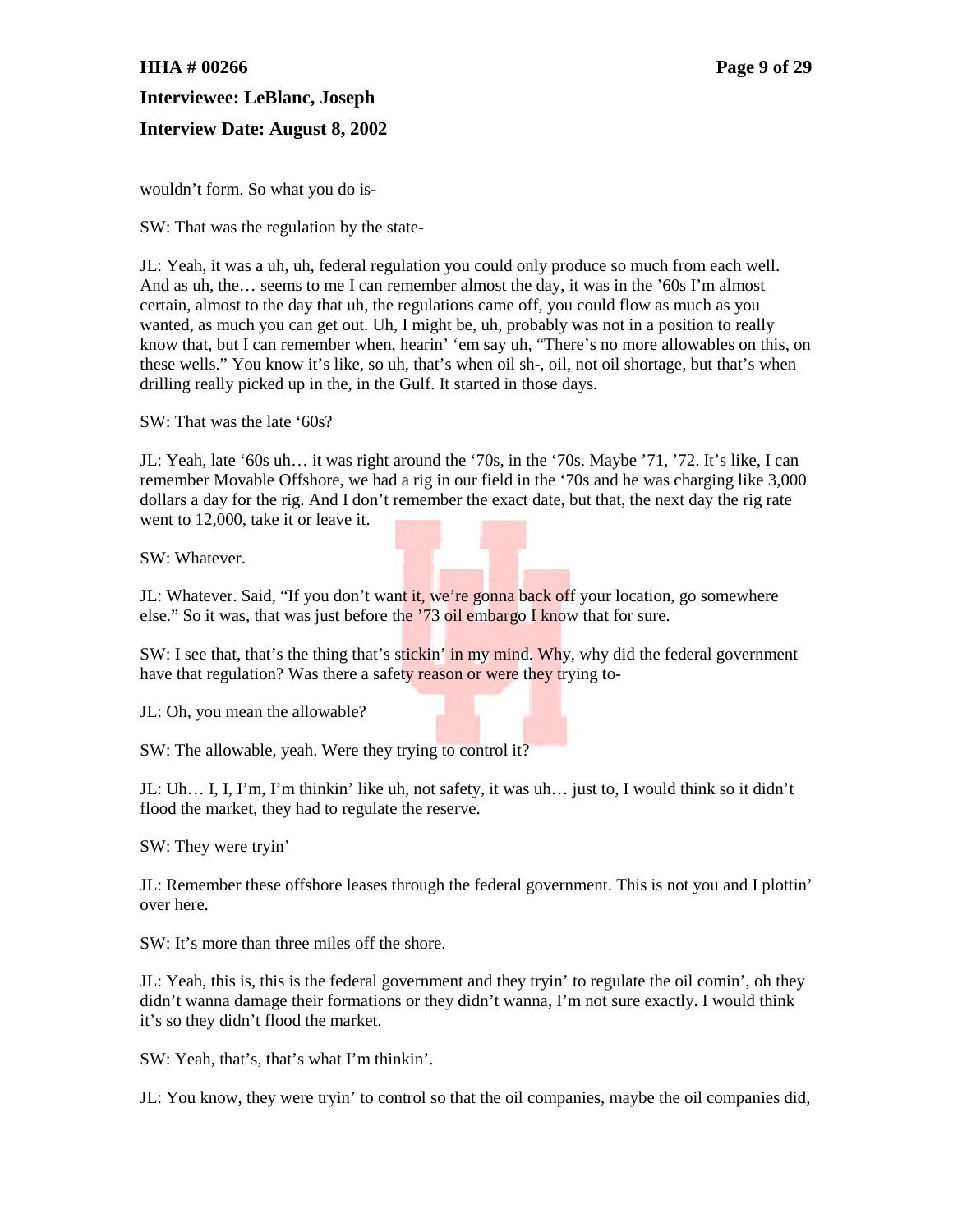# **HHA # 00266 Page 10 of 29 Interviewee: LeBlanc, Joseph**

# **Interview Date: August 8, 2002**

prodded 'em to do this.

SW: But they eventually lifted it and then-

JL: Well I, yeah, because uh, I don't know where we were getting oil from, but you know obviously we had enough. But then… but then we didn't, so we needed to produce more. And then that was one of the reasons. So I can't tell you anything other than that, I, I wasn't in a position to, in those days I was just doin' what I was told.

SW: Right, but you remember when it happened.

JL: Yeah, I can remember that.

SW: How far offshore did you uh, when you worked on these platforms usually?

JL: In the '60s?

SW: Yeah. A good ways?

JL: Uh... well, let me tell you this. I can remember saying one time to myself, probably within 50 miles offshore, about as far as you can go in those days. I can remember saying to myself, "When it gets to the 200s, I'm gonna quit." Block numbers, you know. They just, it's like we worked at 188, I remember two-, 214 was a number uh, for Shell. Two-, and then uh, they had uh, Chevron had one at Ship Shore 294 or 194, I can't remember. They had a couple platforms out there.

SW: And y'all took boats out there at this time?

JL: Sh-, no, you'd fly to, in fact I, I got my first helicopter crash uh, in the '60s, out of Cameron.

SW: You were on the, the, the helicopter that crashed?

JL: Yeah, yeah.

SW: What happened? It hit the, the landing [Inaudible, overlapping speech]-

JL: Well, we, we loaded out of Grand Chenier and uh, it was one of those little G, G-2 models, G-4 maybe, probably a G-2. And it's three passenger, sittin' in a bubble. And they had it tied down overnight and we got there and the mosquitoes were bad, so the pilot got in and cranked up the helicopter.

SW: [To spin?].

JL: And, and put a little [Inaudible] so it would blow the, keep the mosquitoes away. We loaded our bags on, tied it down. Well when he took off, one of the ropes was left tied on. So when we got to the end of the rope we just plowed right into the ground. It kind of like uh… well, we lost everything except the seat we were sittin' on. [Chuckles] It just tore us up.

SW: It jerked you-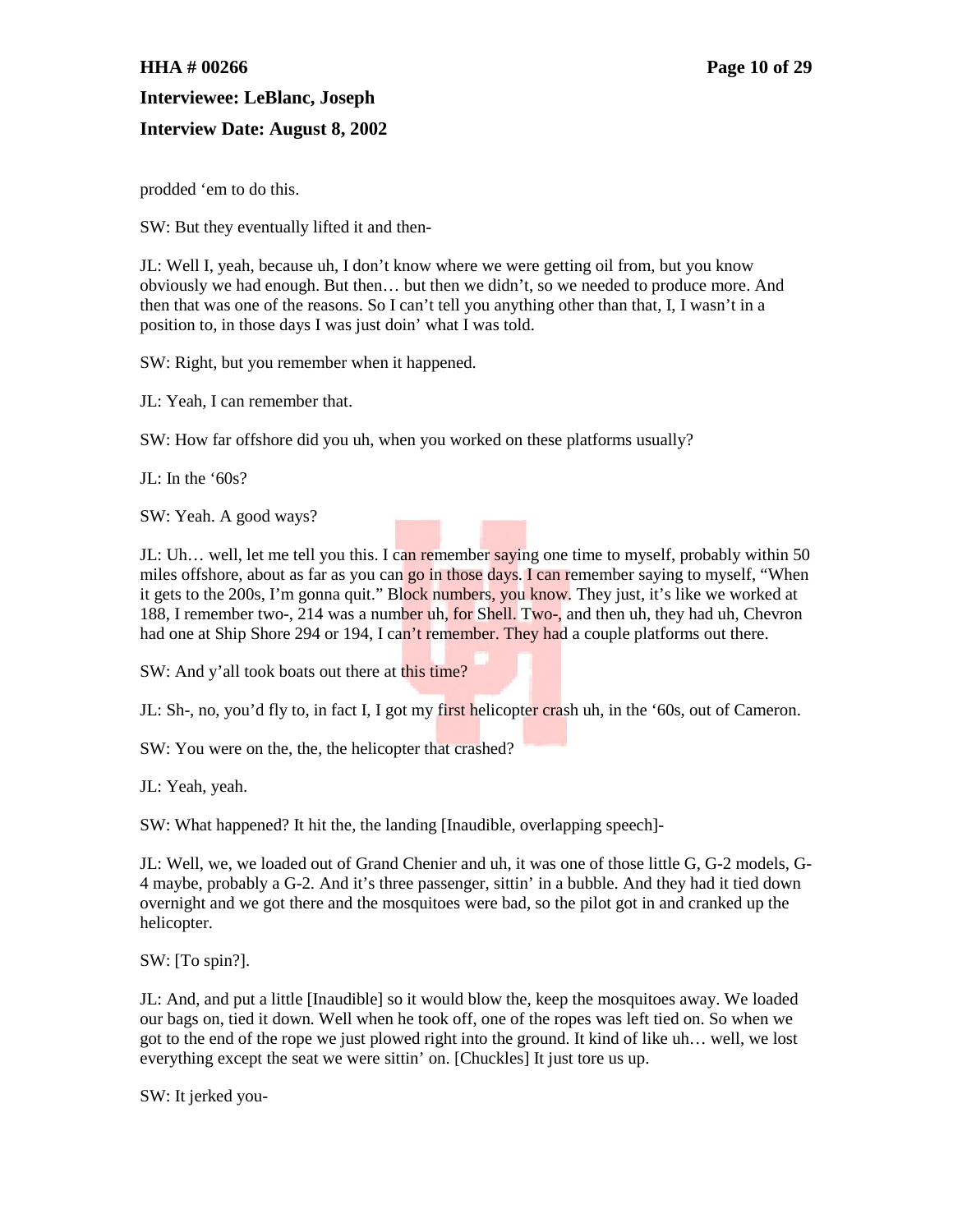## **HHA # 00266 Page 11 of 29**

**Interviewee: LeBlanc, Joseph**

## **Interview Date: August 8, 2002**

JL: Oh no, he went down like this. Blades-

SW: Did any of you get hurt or uh-

JL: No, nobody got hurt.

SW: It wasn't too high off the platform yet?

JL: No, we were on land. We hadn't, we hadn't even gone offshore. This was, no.

SW: So what, it wasn't high off the ground at that point. You not too high.

JL: No. And then uh, uh [Chuckles] we, we, we hit the, we hit the ground and uh, we were sittin' there and I, you know, we called and, and they sent another helicopter out, pick us up, and brought us offshore. No, nobody was hurt. We didn't go to the hospital, they didn't check us out, they didn't, no, we just, in those days, you didn't wor-, we didn't get hurt. [Chuckles]

SW: Yeah, just-

JL: It wasn't as uh, I don't think anybody ever thought of suing in those days. But today well they'd brought 'em in a helicopter and had 'em checked out for a week at a hospital, make sure there's nothin' wrong with 'em.

SW: Yeah, they certainly would've, wouldn'tve of sent him right offshore, back to work.

JL: And we weren't hurt. And I mean just, uh, I can remember doing this. Thinkin' things were flyin' all over the place here. And, and when everything stopped I just looked around. We sittin' there in this seat, no bubble. So uh [Chuckles] it, it's, that was the first one. [Slight pause]

SW: You were involved in more than on helicopter crash?

JL: Well actually that was the only crash, that I would consider a crash. The other two were uh, he run out of gas one time. And the third one really, his fan belt came off, which uh, kind of put us in a hairy situation more than anything 'cause the weather was bad. But that was nothin'.

SW: You made it back.

JL: Yeah. [Other than that?]. [Chuckles]

SW: What's the one word that was runnin' through your mind during that first crash?

JL: I, there was nothin'.

SW: Nothin', just puttin' your arms up.

JL: No, it's like, that didn't bother me. What bothered me was gettin' on that next helicopter.

SW: [Chuckling] Oh yeah.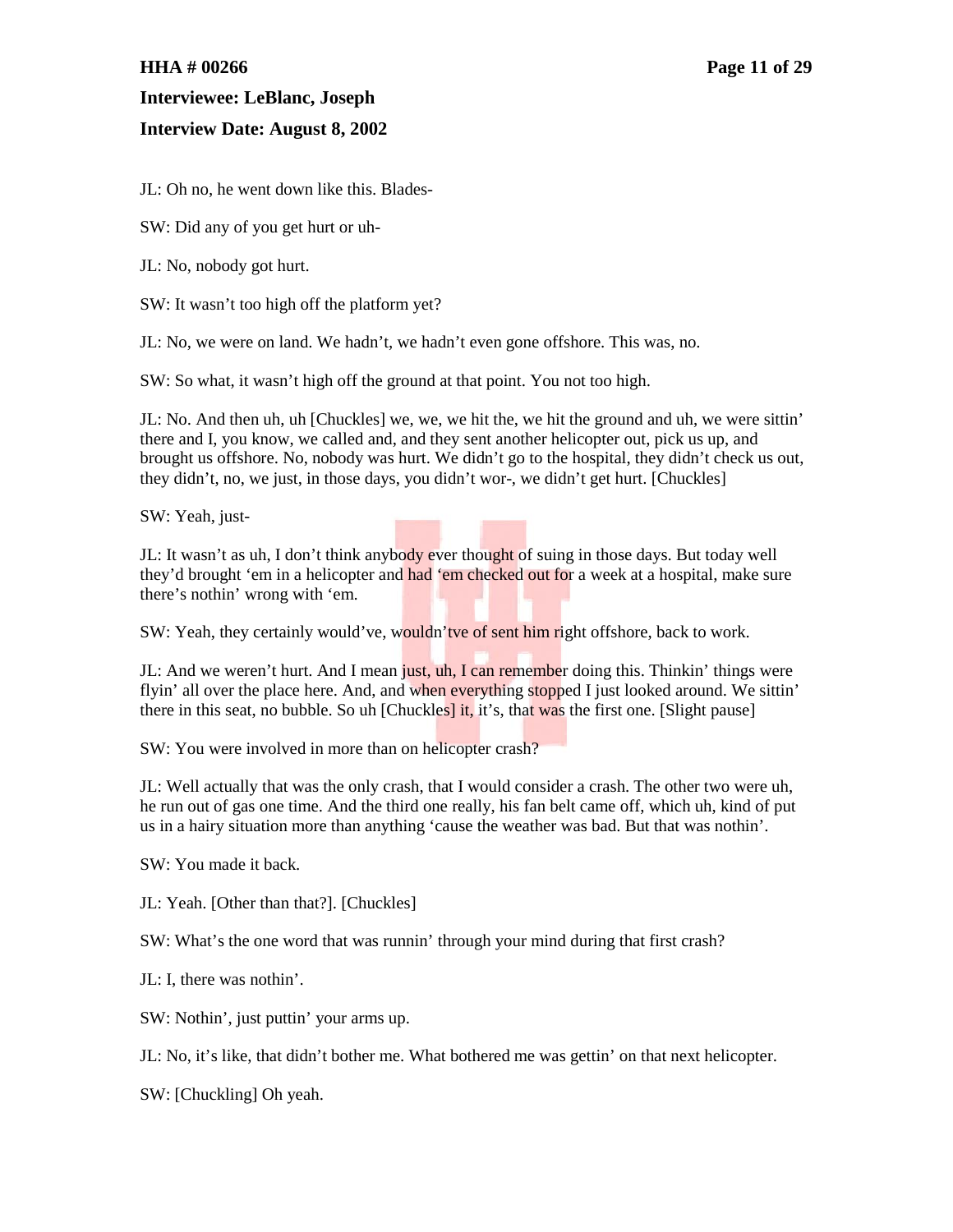# **HHA # 00266 Page 12 of 29 Interviewee: LeBlanc, Joseph Interview Date: August 8, 2002**

JL: [Chuckling] With the same pilot and takin' off. So in, in those days too, I wanna, there were quite a few incidences where uh, they left rope tied, they left ropes tied on, tied our ropes on the helicopter, and they would uh, from an offshore platform start takin' off and get to the end of the rope and fall off the end of the platform, crash, and all. I've seen, I've seen one of those happen, I personally saw it. I saw numerous times where they would leave the tail rotor tied on and crank it up, which burn up the clutch. You know, I mean, or, or did somethin' to the transmission.

#### SW: Was it carelessness?

JL: So eventually they came up with two scenarios to combat this. One was they had a shortcircuit switch that was employed on the rotor [Inaudible] where they would have to plug it in to the back [Audio goes out for about 25 seconds] I think he had internal injuries, not serious, he went back to work. Think they checked him out at hospital, I can't [Audio goes out for about 20 seconds] to go back to the living quarters. The man was putting us on the boat and ev-, it was very rough, at night, and you couldn't see the seas really. All you could see was the boat. Had a big light on the back of his deck. And as he was going, the boat was moving in the seas and, and, I'm saying 20, 25 foot seas. I, it's hard to believe, but, you know, 25 foots seas a big sea. So uh, he put us down in a basket and the basket actually landed on the uh, a handrail of the boat, in the back deck. And it tilted toward the inside as the boat was comin' up, so the net collapsed. Well, the fella that was on the opposite end of the deck from me just stepped off on the boat. When the boat started to drop, the net spun around, I was, the counter balance had spun around, and I was actually on, I went to step off the boat, but the boat fell at the same time I stepped off. And I looked down, it's like, and I had time to think to myself, "Oh no, look what you did now." And I, I fell on the boat, so I broke my ankle and my leg. And it wasn't a bad break, it was a hairline fracture or somethin', put in a cast. No, it never did bother me again, but what bothered me more than that was the swelling. It was like an extremely bad sprain with a little hairline fractures. So uh, that really bothered me. I was in pain. Now we got ba-, road the boat for an hour or whatever it was it took us to get to Eugene Island 188 in that rough sea. And I got off on a net over there and a production foreman asked me if I wanted to ride the boat to town and my leg was hurtin' so bad, I had to get off of that boat. I just, the pounding of the boat was really hurtin' me. So I said no, I'd wait for in the morning. He said he'd fly me in first thing in the morning. The only thing that, I was in, I didn't realize how much pain I was in 'til, oh, probably four, five o'clock in the morning. I didn't sleep that night, I just stayed up. And I was swallowin' aspirins like, probably took more than I should've, I, but anything hurt, it's the only thing they had for pain offshore was that. And uh, I took as many aspirin as I thought I could, almost nauseous from aspirin. The next morning, woke up, and it's so foggy can't see hand in front of your face. So I, he told me, he says, "Man, soon as I can, I'll fly you to town." So the fog lifted somewhere around noon I think probably. And he flew me right into town, I had somebody pick me up, and I came to the hospital in New Iberia. I didn't go to, and uh, when I got to the hospital uh, it took 'em like four hours to see me there. [Chuckling] And I s-

SW: On every, every step of the way.

#### JL: Every step [Inaudible, overlapping speech]. [Chuckles]

SW: [Chuckling] Just puttin' you off.

JL: That's, that's how it was. [Slight pause] But I, I can't think of any other, but they [handled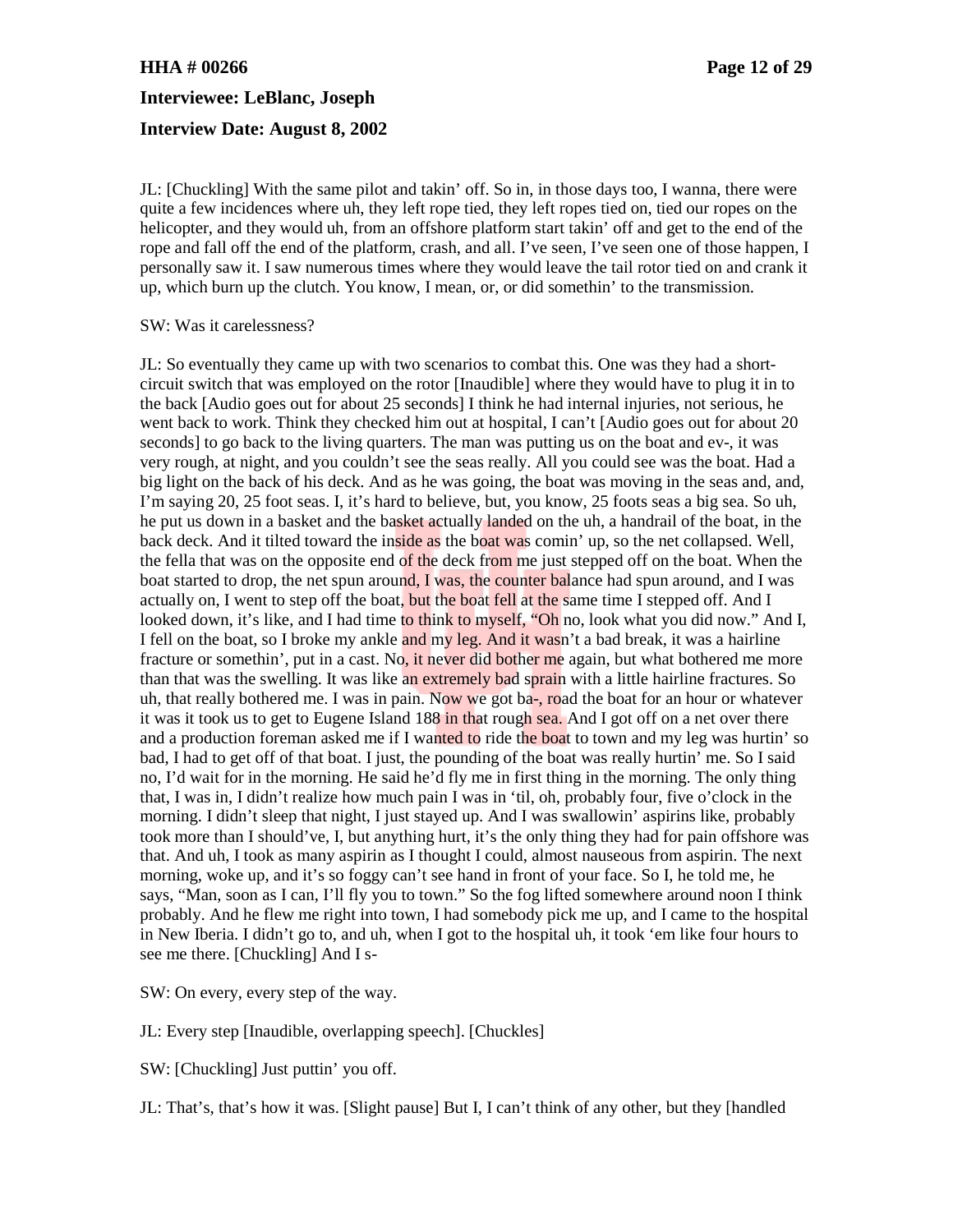# **HHA # 00266 Page 13 of 29 Interviewee: LeBlanc, Joseph Interview Date: August 8, 2002**

you, an accident?] uh… I can remember a few that uh, serious, probably in the '60s. The oil tows would tie up to the platform and, I wasn't working for the company, but I was on the platform working. And uh, this oil tow pulled up to a Shell platform. And the deckhand was working on the back deck, somehow or another on the tug. And the rope was caught around the gun wheel on the back. And the tug, and the sea was bouncing up and down, not, fairly rough, but not. And as he dropped, the rope was in a bind around the gun wheel, and when he, it dropped, it popped up over the top, and the tension in the rope straightened it out real quick. Much like you do with a rubber band, like this. And it hit that deckhand on the head. Well, we didn't, we didn't know anything until uh, the, the… tugboat captain called up to the, on the speakers upstairs. He told him, he said his deckhand was hurt. So, and he explained to him what happened. So then we said, "Well, we can fly him to town. We need to get him into the net." So we dropped the net overboard and since we were workin' on the plat-, there was like three of us, four of us on the platform. We helped him get the net ready, we was gonna help him, we called for the helicopter to come. We took the crane with the basket, net, and we put it over the side, put it on the back deck of that little tug, which was, it's not equipped to handle a lot of net, but it, they had room on there. But it was kind of rough. And the boat skipper was evidently was by himself, because he's the only one I saw. And he tried to put the man in the net. And it was rough and the net was startin' to hang up, so the operator, after the man was, had him in the net, the operator tried to get it up real quick. Well, the net caught on somethin' on the back of the boat, an [old bit?] or probably a [part of a step?], and it kind of like flipped it a little bit. And the man fell out of the net onto the back deck. So we got on the phone, says, "It's pretty rough, I don't know if we can get him up." He said, "Well," [this is what his comment was?] [Inaudible]. Uh, "Is he alright?" He said, "Well, if he wasn't dead before, he's dead now." He said, "I put him on a table in the kitchen, I'm goin' to town with him." So he [went?] oil tied, the oil barge tied up, unhooked it and went to town. Now I'm assuming the skipper was by himself, he might've had another man on there, but maybe not. I don't remember seein' another. So that's, things, and oh, and then '60, '70, no, I'm tryin', you wanna stay in the '60s?

SW: No, just, the whole thing. [Chuckles] However many times you worked offshore and just whatever, whatever happened to you.

JL: There was a, you know, that's ,that's one accident. But the oil companies always responded favorably, I mean, immediately to an accident. As best they could. I mean, they-

#### SW: That's the point, yeah.

JL: Sometimes, you know, you… I can r-, well, I can remember uh, as far as Bay [Marschean?] which I think quite a few people lost their lives. Major fire for Shell. I wasn't at Bay Marschean, but I was at West Delta workin' close to New Orleans with Shell. And radios are piped on the platform so you can hear it. And uh, they had a blowout caused by a wireline, okay. The wireline man thought he closed the valve, but, and I, we found all this out later, I'm not sure. I don't wanna get into specifics, it's been settled in court I'm sure by now, but uh, what, what I think happened, what, what I heard happened, they were, they were tryin' to get some work done and there was a rig on the platform along with some producing wells. And they were wirelining under the rig for slick line. Tryin' to bale some plastic. In those days uh, uh, they used to come with a plastic coating on the tubing [that was?] one thing for paraffin, for corrosion, for whatever. And as you work inside with your tools and wireline, slickline uh, we used to believe that you would scrape some of that off. It would come off in long streamers, you know, take a little and it would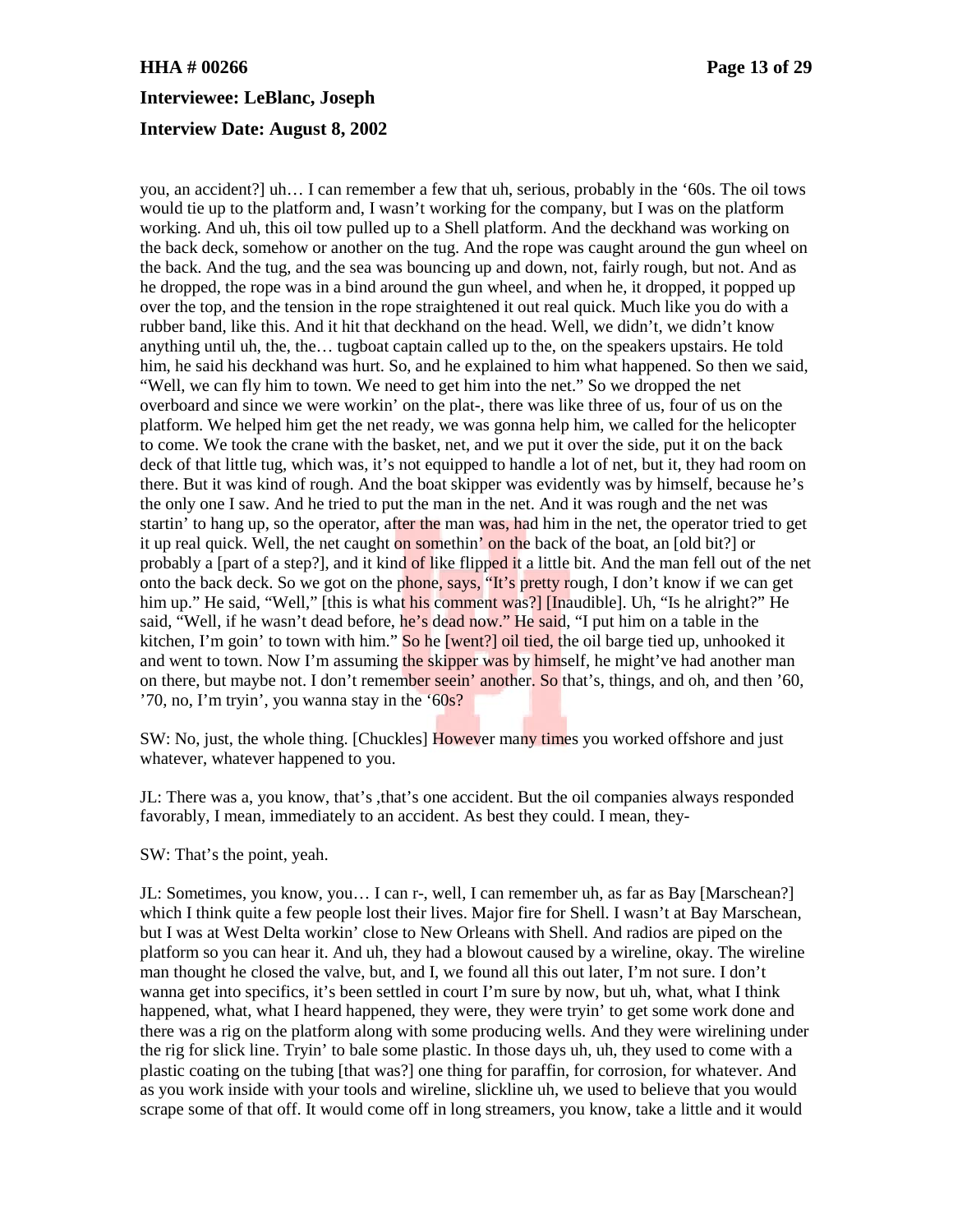# **HHA # 00266 Page 14 of 29 Interviewee: LeBlanc, Joseph Interview Date: August 8, 2002**

strip off. Well, they had been baling this stuff, from what I understand, or they did somethin', there was a lot of [littles/those?]. And they bringin' it up and, and a big ball of it followed 'em up into the treat. Well he shut the valve, he thought he shut the valve, and he broke his, bled his lubricator up, broke it off. And went to talk to the company man about what he was getting, the samples that he got from, from the trip downhole. And while he was talkin' to the company man the ball of restriction or whatever it was that failed to allow him to close the gate on the valve fully turned loose and then the well flowed through the gate, I mean it was open. Wasn't closed all the way. And then, this is a natural gas well I think, or if it wasn't, there was a lot of gas in it. There's an awful lot of machinery around a rig. A lot of uh, ignition sources. And this is the conversation as it o-, as I heard it on the radio, it said, he said, "We have a problem," and he was talkin' to Shell in New Orleans the way I gathered it from, I'm-

SW: Yeah.

JL: He was talkin' to the office in New Orleans. Now I don't know if it was rig pusher or if it was a company production man or what. And he says, "We have a problem." And then they start explainin' to him, he said, "Blowin' out." And then he says, "Uh oh, it just caught on fire, gotta go." And that's the last thing I heard. Then the Shell man tried to contact the rig several times. And then we got some interference from another radio station on a Shell communication. I mean, it was Shell uh, station because it was on that frequency. And it was some kid cuttin' up. I don't know what it was. And I can remember that Shell man sayin', "If I find out who you are or where you are, you're goin' to jail son." So-

SW: Some ham operator or-

JL: No, no this was somebody on a Shell platform just cuttin' up. Now, in the face of that a lot of times transmitting and receiving are two different things. So you could transmit a lot farther than you can receive. So he might not have known of this situation, okay. And we call that wa-, he walked on all the traffic in that area. So I, you know, I don't wanna fault-

SW: But at the situation that the guy was tryin' to get in touch with the rig when [Inaudible, overlapping speech] fire.

JL: Yeah, and he was interfering.

SW: Yeah, so he was obviously angry at this man.

JL: Oh yeah he was. And, and that, and that's the only thing I can see 'cause I, I don't think anybody would be like that if they knew something like, but we knew it was a serious situation where we were.

SW: Just somebody else told me all those frequencies were out there, you pretty much listen to everybody in the Gulf. You can pick up everybody if you had the radio frequency you could listen in. [Inaudible, overlapping speech]

JL: Oh yeah. Well, I mean, you know, it's like uh, okay, yeah, you could but uh, your radio was tuned to the frequency allowed for that company, you know.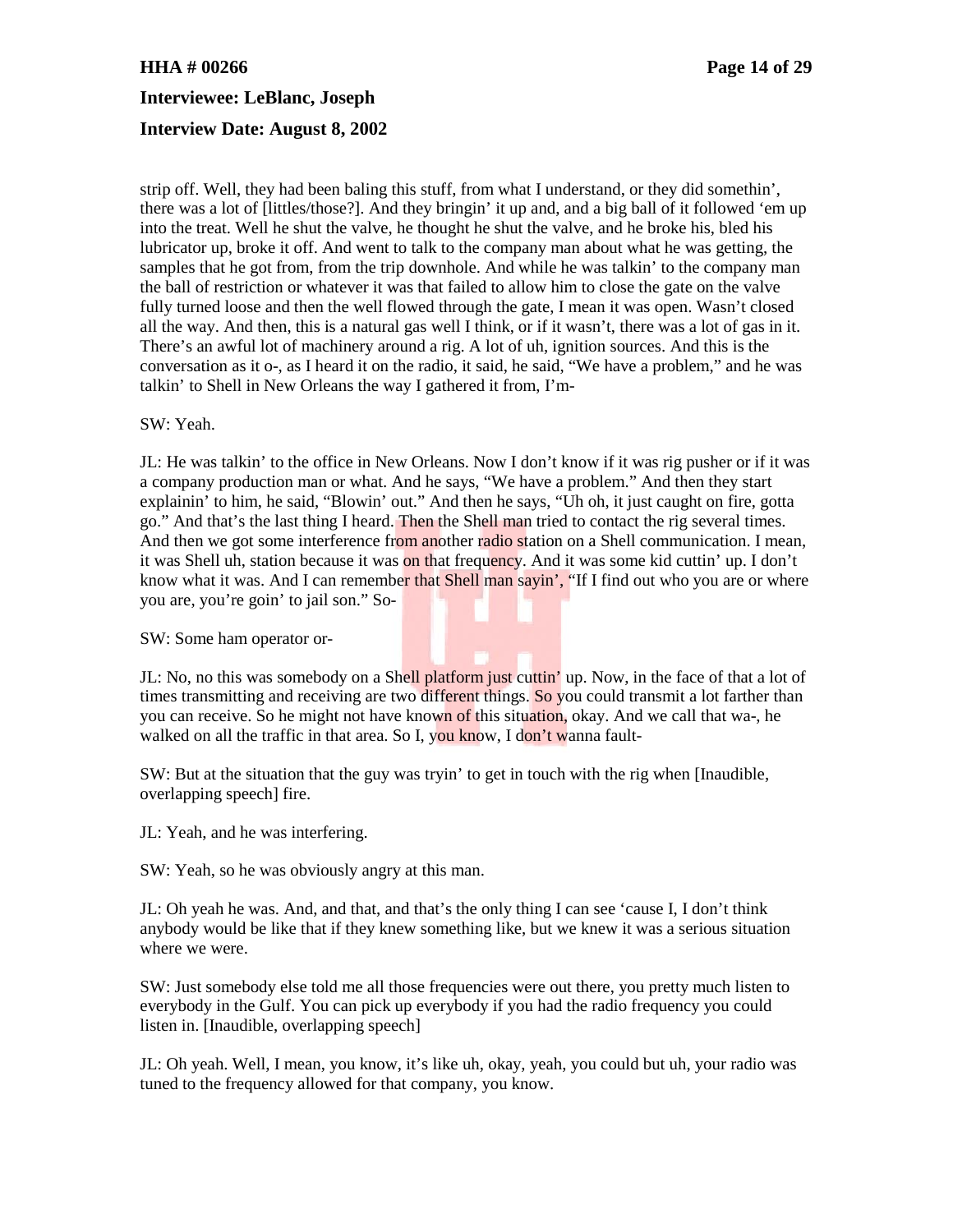## **HHA # 00266 Page 15 of 29**

# **Interviewee: LeBlanc, Joseph**

## **Interview Date: August 8, 2002**

SW: Okay. And so each company had a frequency?

JL: Yeah, each company has their own. And then uh, it's probably lax, it's not as, as rigid as the military, but it's, it's… it's no, in other words, you wanna get somethin', ask the fella somethin', ask him, you just don't say uh, the call sign twice and get it back and you're askin' this and log everything. Uh, they used to log everything when they first went out, you log everything in.

SW: Too much work.

JL: It's, it's like you and I talkin' here, we use the radio to talk. I'm in a bind, I need to know somethin', uh, I'll talk to you like you and I are talkin'. I don't come back, you know, come back [Inaudible]. It's not the same, it's, it uh, it's a tool, it's not communication [to watch?]. I don't know how other to say that. Uh, what else?

SW: When uh, you said you worked for them for about nine years, what did you do after you left?

JL: Well, I used to, when, while I was workin' for Cardinal the company I retired with, uh, I went to work for them. They wanted me, they, I'd do all their work. And they had some high pressure wells, very high pressure wells. And for some reason they liked me to work for 'em. I, I was uh, I like to think that I had enough pizzazz *[Chuckling]* to buffalo 'em thinkin' I was the best. But really I, I knew a lot of the fellas that worked there, were from Abbeville, and I think uh, they liked me, I could talk to 'em. And uh, I did the job. So, you know, I did most of their wor-, I did a lot of their work. Not that much, but a lot of it. As much as I could take. And uh, they asked me to go to work for 'em. They wanted me to go to work for 'em. So for two years I, I thought about it. You know, I, we were makin' pretty good money in those days. Uh, I'd make about six or eight thousand dollars more than for another man. But I was workin' a lot more, you know. And uh, but uh, they furnished me my own vehicle, you know, I had to use, I could use it. I mean, they paid for my gas.

SW: This is still Cardinal Wireline?

JL: Yeah. And I had a Chr-, a Christmas bonus which was pretty good bonus. I would get like 4,000 dollars a year for Christmas, 3,000, 4,000, I don't remember, it was a good bonus. But like when you went on vacation, you had a 50 dollar a week bonus for every week you worked over 40 hours. Over 50 hours. They give you 50 dollars. Well, that's 50 weeks a year if you didn't go on vaca-, 'cause if you didn't leave the state when you went on vacation, they'd call you to go back to work. [SW chuckles] So you had to get out. I mean, when you had your day, when you got a day off, you went. So we, it very seldom we had under 50 hours a week. So when you went on vacation, that's twenty-five hundred bucks. You know? Which was, that, that's not bad. Uh, in those days, hey [Chuckles] fifteen, sixteen thousand dollars a year was a good job. I mean, so the thing I, I had to worry about when they wanted, is like do I wanna take a reduction in salary to go to work for these people or do I not? But I, I after lookin' at it for a couple years, you know, gettin' everything in my finances straight where I could go to work for 'em.

SW: For, for who?

JL: Unocal.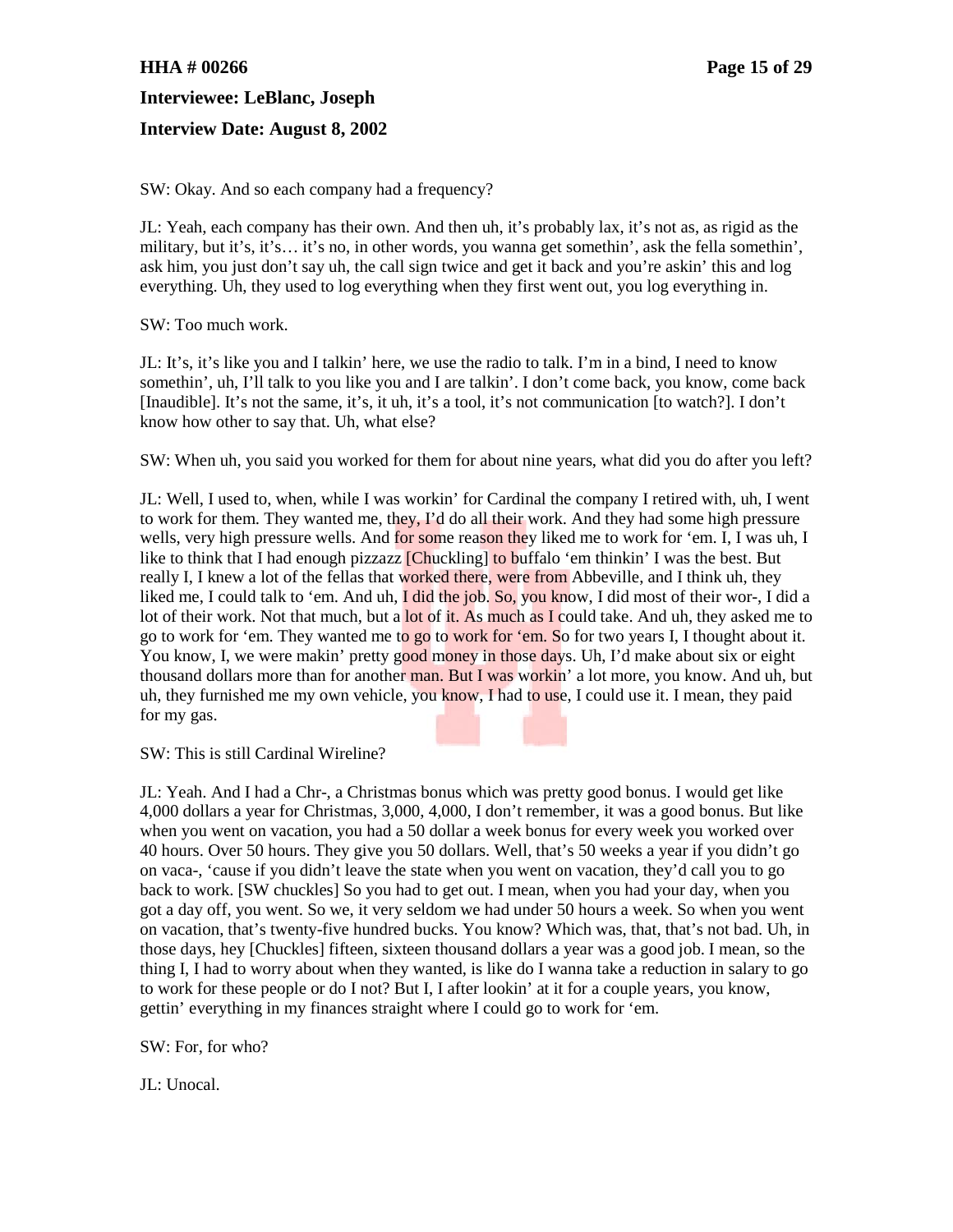## **Interviewee: LeBlanc, Joseph**

## **Interview Date: August 8, 2002**

SW: Unocal, okay.

JL: Yeah.

SW: That was early '70s then?

JL: Seventy, 1970, yeah. So uh, I started and uh, I, I think I went to work for 'em eighty-five hundred dollars a year. That's what I started at. And uh, I got two raises the first year.

SW: Standard of living raise, raises?

JL: Yeah, well, a promotion raise and a, and a two promotion raises and a… company raise.

SW: A living, living increase raise.

JL: Yeah, yeah. Okay. So uh, I caught up quite a, but when I liked about Union, with Unocal more than Cardinal was the long-term benefits, retirement benefits, which I, I don't regret for a minute. And, and I, it wasn't long before my salary caught up. And I had time off. Seven-andseven. I had seven whole days off.

SW: So you were still, you're still workin' offshore at this point?

JL: Yeah, I, I worked offshore all my life. You know, a few land jobs, but [Slight pause] my, my job with Unocal was in the offshore area. And uh, with Cardinal I did some land work and offshore.

SW: Workin' all the time.

JL: Workin' all the time.

SW: It sounds to me, though, uh, Unocal was a better situation, although you're not necessarily sayin' that Cardinal was terrible.

JL: [Slight hesitation] No. C-, let me see, uh, because of Cardinal I, when I went to work for Unocal I was more familiar with all phases of the oil industry than most of the peop-, than, than the people, the, the regular pumpers at Unocal. And uh, I could relate to rig jobs, I could relate to what's happening on different operations, you know. And about three or four years down the line I, I can't remember like… I think it was like fifth, fourth year. They uh, made a production foreman out of me. Which is… pretty fast. You know, I mean, I was satisfied. I guess I buffaloed 'em enough. You know, [Inaudible], so. But uh, they put me in construction and well work. Kind of like a combination that was production and well work. And then uh, I wasn't too good in construction, I had to learn a lot, but you had a lot of people that you worked with in construction, the crews, that were very knowledgeable in those days, hard working individuals that uh, for instance uh, welders offshore didn't use a level a lot of times. And uh, it might amaze you [Chuckling] that everything come out, but the best level in the world was the horizon. And they just, okay, that's how it is. So, you know, they, a lot of the experienced people did a lot of things, you know. And that's changed quite a bit. Now, we used to just go in there and make repairs. Today you don't do that, but-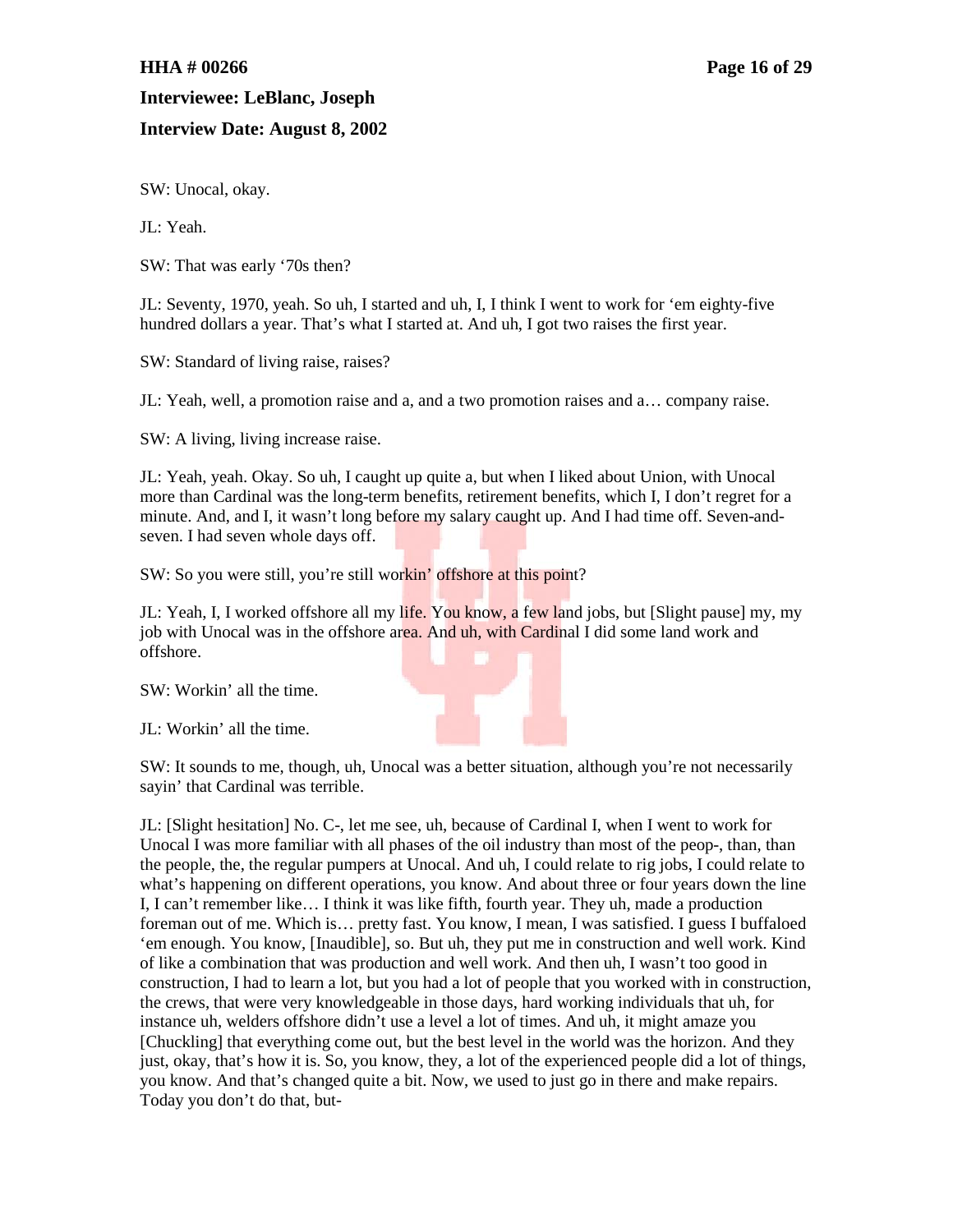## **Interviewee: LeBlanc, Joseph**

## **Interview Date: August 8, 2002**

SW: Fill out a form-

JL: Oh yeah.

SW: Talk to the company guy.

JL: Yeah. And-

SW: Yeah, different atmosphere.

JL: Pipe that we used is still being used today, and wells that we used 40 years ago are still being used today. I mean, we know, we did a lot of things that are still good today, we just didn't have the paperwork on uh… the training's a lot better, the safety systems are a lot better, uh, a lot more schooling.

SW: Part of that comes, too, from the uh, the liability factor.

JL: Yeah, but also, now, and this is where the MMS, I'm gonna give a "A" rating. Uh, they had, they did, some of the MMS things they did was very good for the oilfield, very good. Good for the worker, good for the, good for the, the oilfield in general. Because uh, in, in the long run it saved money, it saved lives, and it made everybody aware of what could happen more than anything. You know it's uh, we always had the safety system, uh, some form of a safety system. But we became aware of the importance of it, I think, more because of the MMS. We always knew it was important, but it, it just, it's hard to explain. Their inspectors comes out there and, at first it was a farce as far as I was concerned. Their inspectors were, weren't knowledgeable. They didn't take the job as serious as they do today. I'll be honest with you. They [Chuckles] it was a joke. But as, as they grew and we grew into the j-, into the situations, uh, it became evident that we needed to shape up and they needed to shape up. And I think they both did. I think, it's a, it's a good thing. There's a lot of paperwork involved, a lot of, lot of paperwork, but, but everybody... you know, it's just, I don't know if, the only way to check things is with paperwork.

SW: Yeah. That's the government [Inaudible].

JL: It's, one of my suggestions one time was, "Hell, we'll flood the government with paperwork." Everybody laughs, you can't flood the government with paperwork, they'll just hire more people and you'll have more work. [Chuckles] Well and then uh, but that's, they did back down from a little few things, because we used to have the, the [furs?], I think it was furs, years ago, fur-, furs, yeah, oh it was ridiculous. [Chuckles] We just a little bit too much, they couldn't even handle it, so [SW chuckles] they backed off of that. But, I mean, the, the inspections and the amount of inspections is alright. And uh, you have problems with uh… I don't know how to explain this. You have problems with the MMS when they come out and sometime they act belligerent. You know, "Be careful, I'm the boss," you know. And then our attitude was, "Because of us you have a job too, remember." So, "If you shut me down, where are you gonna work?" So it has to work, we have to work together. So, but the younger ones would come out uh… I've had some that came out and they uh, you know, they wanna throw you in jail. "Rah rah," you know. [Inaudible].

SW: They have a chip on their shoulder.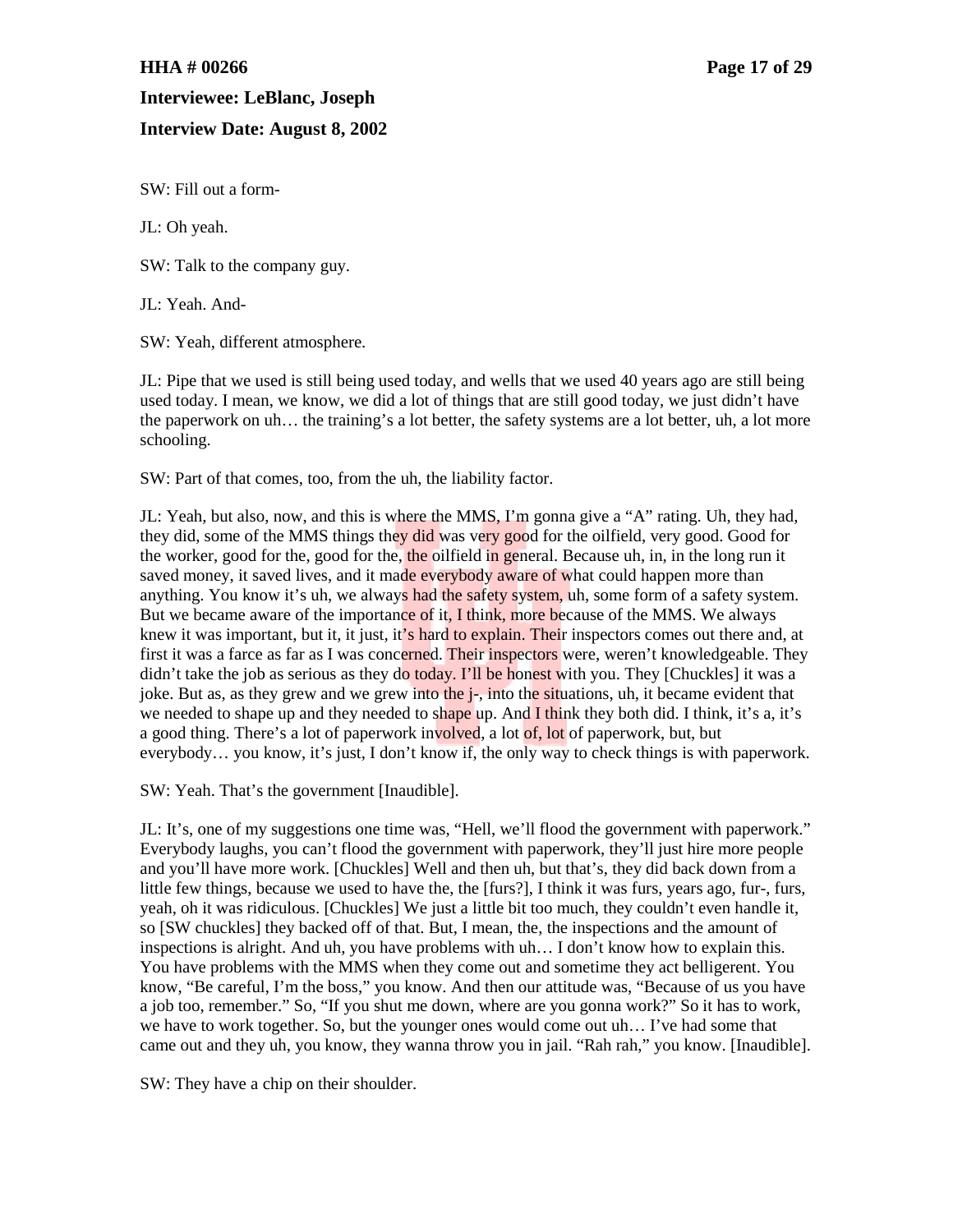# **HHA # 00266 Page 18 of 29 Interviewee: LeBlanc, Joseph Interview Date: August 8, 2002**

JL: Well, I wouldn't say a chip on their shoulder, they just wanna uh, uh, abuse authority maybe. You know, they uh, it's because they try, it's a power struggle I guess of who's gonna be, who's the boss. And the Coast Guard is, 17 year old kid comes out there and he's got a regulation in front of him said, "That uh, fire extinguisher has to be in that generator house." So your answer to him was, "We put it on the outside, 'cause the generator house, it's just barely big enough for the generator. If you put it inside and there's a fire, you can't get to it." "Well," he says, "I'm gonna have to write you up unless that, it's in there."

SW: Yeah. Following to the letter.

JL: I mean, that's right, I mean, there's no, no, it's commonsense tell you, "Okay, you've got one. And it's sittin' right there outside the door of the generator. And you can f-, grab it just as easy as if it in-, maybe better." But this fella will tell you, you know, and I've had that, that's a particular incident happen to me. It's kind of like, "Okay, you want it in the generator house, we'll throw it in the generator house. There. Now, is that satis-," yeah, it satisfied him, so okay. Soon as he leaves we put it back out where we can get it. But uh, uh, they've gotten a lot tougher on oil spills. When were in uh, uh, want to get into that some I think probably.

SW: Sure.

JL: In the '60s we were very, I would say we were lax in, in the oil overboard. Now I'm not sayin' we did any damage and I'm not sayin' anybody did, but it, the, the [trace?] has gradually increased throughout the years so that some of the things they, really I, now I guess the ecologists have reasons for it, but uh, we talkin' literally droppin' oil overboard in amounts that do not exceed what an outboard motor puts out with a two-cycle engine, okay. And uh, if it, if it makes a sheen on the water, you're in violation. Uh-

SW: You couldn't wash anything off the platform or-

JL: Oh no, no no, that's, that's stopped. And, and all the water on the platform actually is gathered up once again and sent through your pro-, process facilities and cleaned and then put overboard. And there, that's, that's sampled on a daily basis or whatever basis the, I don't remember exactly what we were doing, but uh, it's sampled and then it's reportable every month. The quantity of water you put overboard, parts per million, and then there's an allowable on that. And if you exceed that, well, then you have to write letters to this and, oh, it got bad. So things like, let me tell you somethin', when they said you couldn't put garbage overboard, now we's talkin' about food waste, we're not talkin' about paper or anything else, because all of that went, we used to burn our garbage offshore. Burn it, incinerate it. Well they stopped that, we had to send it all to town. But then they stopped us from throwing, scrapin' your dinner plate overboard. You had to grind it up to one inch or less. And you couldn't do that inside the three mile limit period or the 12 mile limit. You could not sp-, put anything in the water, food waste, nothin'. So we were pa-, up in our closer in locations. We would actually pack the food in boxes, big cardboard boxes with plastic liners and put 'em on the boats, send it to town. [Laughing] Well, do you know what food waste looks like after it's been sittin' in hot sun on the dock for that long? Pure, it's pure explosive. I mean, just explodes. [Chuckling] It's all. So we, I, they devised a way to incorporate it into the sewage system, which is another thing we had to maintain offshore. Sewage system. That it would, we called it the muffin monster. It was an adapter on the sewer system that would take the food waste and put it in with the sewage and let the sewage treatment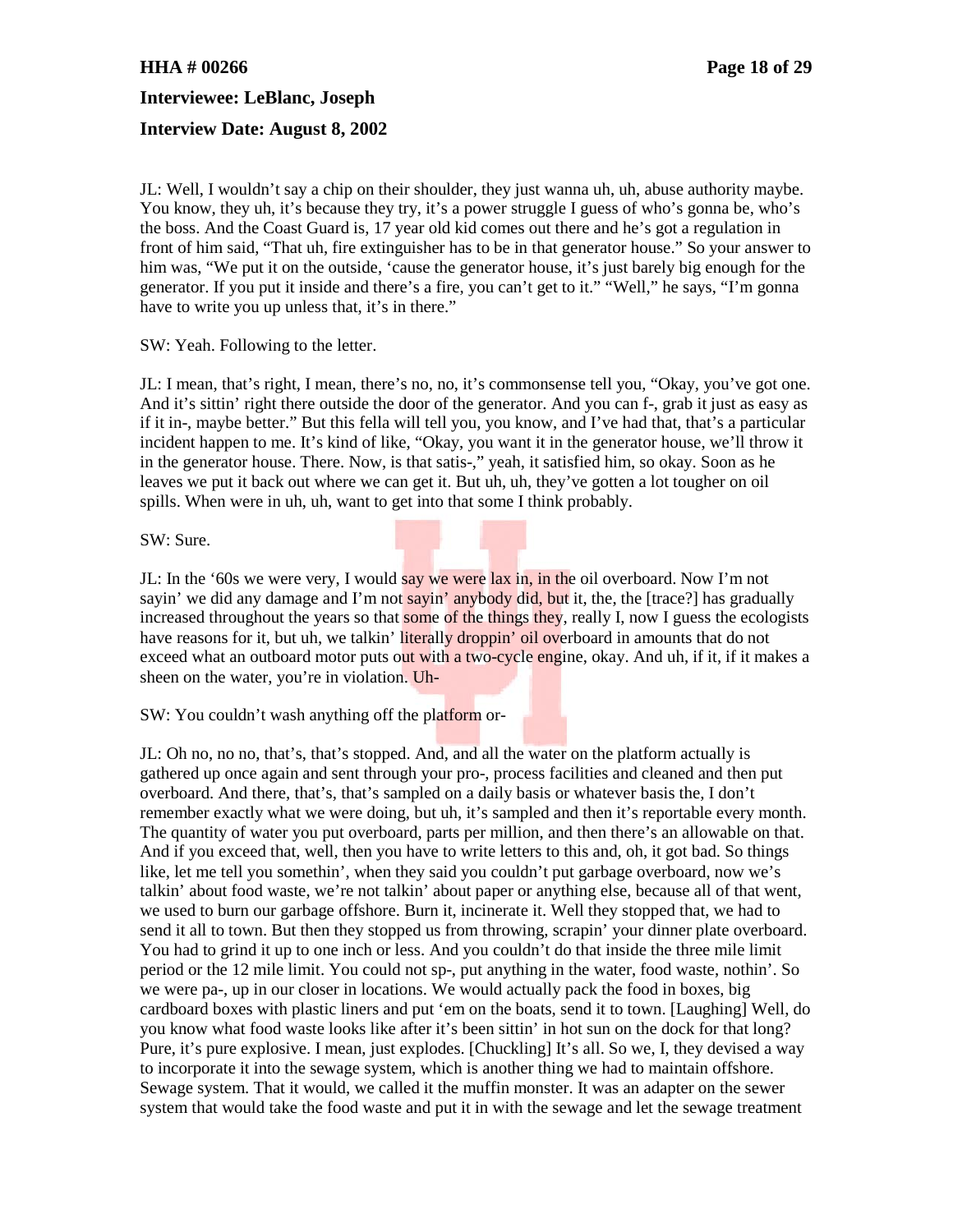# **HHA # 00266 Page 19 of 29**

**Interviewee: LeBlanc, Joseph**

## **Interview Date: August 8, 2002**

facilities handle it and produce nothin' but water going overboard. Drinkable water. So uh, then you gotta remember a lot of times there were just two people on a platform. You might be 100 miles offshore, two people on a platform. If somethin' happens it's up to you or your buddy to take care of that problem. Now everything from your toilet facilities to your lighting has to be taken care of. That means that the generator goes down, if you can't turn the generator on you're without lights or heat, cool, fuel, uh, you know. And, and if uh, anything went wrong with your electricity, half your systems won't work, you gotta, you know. Cold weather was the biggest factor that affected us offshore. It's, uh, more problems than on land because lot of the piping was exposed, piping.

#### SW: Yeah. [And you're on water?].

JL: We're not geared for it like they are in Alaska. Alaska they flow in that kind of weather, but they're geared for it, we're not. Uh, geared for it I mean. So a fella on a platform got to be very…

#### SW: Self-sufficient.

JL: Yeah. Uh, you learned a little bit about everything. You weren't a mechanic, but you didn't mind tearing [Chuckling] engine apart see if you could get it running if you needed it. You know, it's uh, you learned a lot about diesel engines. You know, I thought I was well-versed in a lot of things. And uh, but later on in life I come to find out that the farm boys were the ones that you really liked to hire, because they were familiar with machinery, they knew how to work with their hands, they weren't afraid to tackle a problem. But uh, most of your farm boys could handle the job a lot better than your regular, even uh, I wanna say we had quite a few teachers that worked for us, and uh… a lot of 'em probably, if you could, if they'd write my reports I'd appreciate it. But to do my work, the farm boys would do the work, you know, I mean.

## [END OF CD 1, TO CD 2]

JL: -graduates and the first thing they were thinkin' about was not this job, they wanted to know how far up the ladder they could go and how fast. And… there was only so many positions available and experience played as much a part probably in that type of job as, as any kind of ed-, other education. No, you had, we taught everybody what we needed to do. I was taught everything. Uh, I, just little commonsense is what you needed. We used to do all the gas calculations. And we did a lot of gas calculatin'. We started w-, when I started work we used slide rules. You know, we didn't have computers. Uh, the, what we call the office man or the man that did the, all the office work, which everybody had to rotate 'cause nobody really liked to stay in the office, it was too confining. But the office man had the only calculator and it was uh, I don't remember the name of it, but it was probably one of those uh… it's about a yard wide, had about 40 rows of keys and you punched in your numbers and y-, and it did calculate. CHCK-CHCK-CHCK-CHCK-CHCK. And, and so this was the big thing and it cost maybe 1,000 dollars to repair this thing. You know, you could do it with a side rule, but this was somethin' else.

#### SW: New technology.

JL: The company wanted, okay. So uh, I can remember 1,000 dollars and those little pocket calculators were comin' out. And they were like 100 dollars. When it cost 1,000 dollars to repair, this little pocket calculator was 100. But we had to have permission from the California or the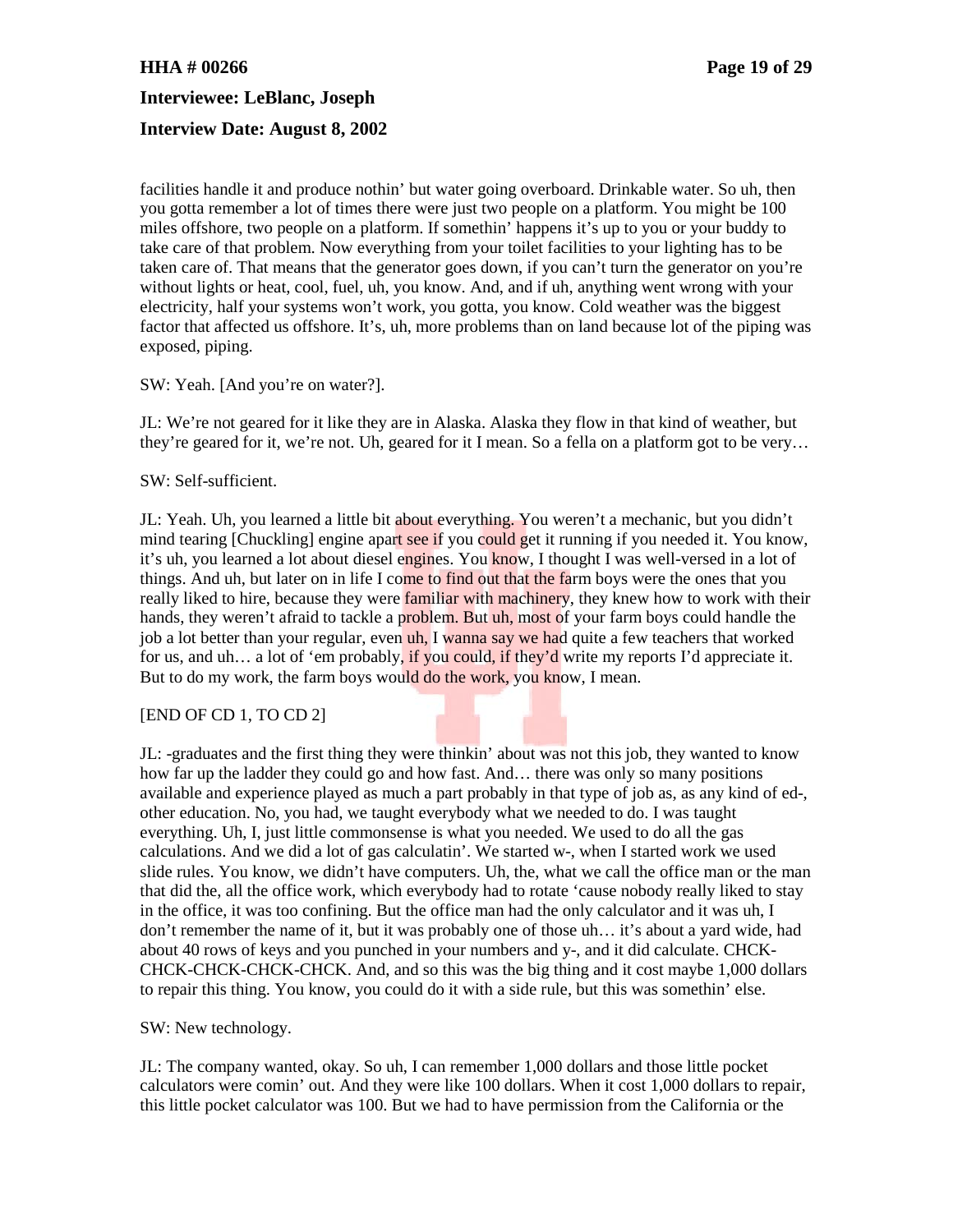# **HHA # 00266 Page 20 of 29 Interviewee: LeBlanc, Joseph Interview Date: August 8, 2002**

Houston office to order a calculator. They wouldn't allow 'em. [Slight pause] Probably to keep 'em out of, you know, I don't know why, but control cost one thing. This was one thing I, you know, just, hey wait a minute. It's costin' me 1,000 dollar, I can by one for 1,000 or 100 dollars. And now they come out where they, you can get 'em for two ninety-eight in any store. I don't know if they have all the equations you need on 'em, but you can get 'em. Oh we didn't use anything but, no logarithms or anything like that I don't think. It was strictly uh, calculate, I'm tryin' to think. We used square root that's about it. That's about the only thing [you usually had?]. And it depended on the type of charts you were trying to [read?].

SW: How many years did you work, you retired with Unocal?

JL: Yeah. I worked for 'em 25 years.

SW: From 1970-

JL: Seventy to '97.

SW: Seventy to '97.

JL: Ninety-, yeah.

SW: So obviously they took care of you if you stayed with the company that long.

JL: I, I'm very pleased with 'em. I, you know, uh, they allowed me to retire early. And then, I took a ben-, I took uh... what I want to say? I took uh, advantage of all the opportunities they gave me for my retirement, [whenever?] I could buy stock. They gave me stock uh, I mean that's part of my 401K, uh, I, I utilized all the benefits I could with 'em. And uh, I just decided, well [a lot of those guys?] can retire two years before that. And uh, I don't know why I stayed on another two years. I thought, you know, and then uh, they didn't want me to run the company, so I said, "Okay, I'll go." [Chuckles] They didn't wanna do it like I did, like I wanted to do it.

SW: Time to move, time to move on, huh?

JL: Well, le-, uh, let me put it to you this way. I was in a position where I was as high as I could go. I was in a position that sometimes I would think was above my head. You know, it's like uh, I'm, I'm too old, I don't wanna start into learning new things now uh, I get a little tired of the paperwork, I'm more of a hands-on guy, you know, just… so I looked at my retirement and I said, "Hey, you know, it's, I can make it." [Chuckles] "I don't need to work." And we like to travel. The biggest thing being my mother and father both died when they were 65, 66, all from heart trouble. I had already had one heart attack workin', while I was workin'. And I had a little balloon operation while I was workin'. So I decided that if there was any stress in the job, I could eliminate that part of it. And uh, I always wanted, you know, I don't need, I enjoy my lifestyle, I'm not very extravagant. Uh, I do what I want to do, we travel a lot. And uh, I had made some pretty good investments while I was working. So uh, you know, things panned out for me. Like these people today that, you know, seeing their 401Ks or their 201Ks as they like to say, but uh, I'm just fortunate. I'm fortunate I went to work for Union, I'm fortunate that I was in the right place at the right time, that they thought I could do a job, I, I thought I could do it, I thought I could do it, I did it, what I thought I could. Uh, I didn't, I really didn't need a degree for what I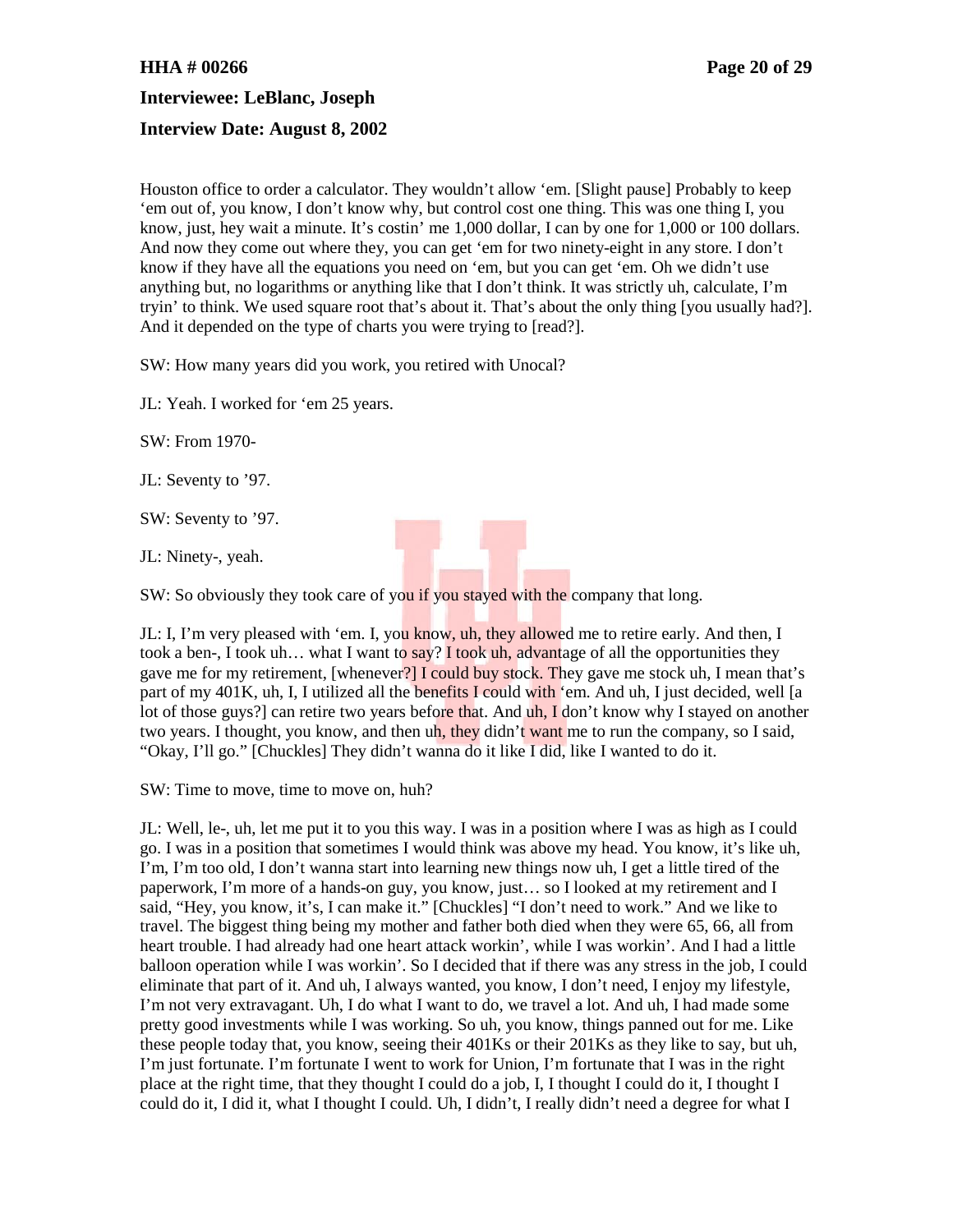## **HHA # 00266 Page 21 of 29**

**Interviewee: LeBlanc, Joseph**

#### **Interview Date: August 8, 2002**

was doin' and I don't think anybody does. Uh, but they, you need a little commonsense and you need to be taught some of these-

SW: [Things, yeah?].

JL: Things that uh, you don't need a gr-, a degree to be taught some of the things, but you do need a little smart with you. You uh, you need to be able to figure things out and use a little math, not much. Uh, you need to be business wise, but they send you to all these schools, too.

SW: Yeah, send you-

JL: I mean I went to business schools and I went to uh, um, studied a little, I, I didn't actually, didn't get into reservoir, but working close with the geophysicists and the geologists you pick up a lot. You know, you learn a lot. You uh…I, I thought I understood the program very well and all that. The only thing I didn't agree with was some of the business decisions they made, but [Slight pause] bigger minds are at work than me.

SW: Well, any-

JL: And sometimes th-, one day I'm gonna tell you I told you so, too. [Both laugh]

SW: It was just time to move on, the industry changed. I mean, it's just uh, time for you to get out I guess.

JL: Well yeah, now, you know, you get uh, like I said, I had had one heart attack uh, I don't think it was from stress because I felt like when I retired in, in the position I was, in the area I was familiar with, that nobody else could've done the job better than me. Because I'd [Chuckling] been there all my life almost, in that particular area. I knew it, I grew up with it, you know, 20, 25 years I watched it change, so I was familiar with everything. And my only thing was uh, if they wanted to move me to a different area or add somethin' to my job. And then I said, "No," uh, it's kind of like didn't, didn't [know it?]. But uh... you know, you need a little, I, I think you need a little chemistry. You need a little of this, you need, but you can learn that. You don't have to get a degree in it. I mean, it's not like uh, you can be taught things. Now, uh, a lot of things you have to learn and it takes a long time. A lot of the engineers I worked with, most of the engineers I worked with, they go through a training period of almost two years when they come out. Before they're an engineer. They have to go through all these and, and to learn these things. And I'm sure when they're a young engineer, when they go on an engineering status instead of a training status that they're learning just like everybody else. We all learn everyday, there's somethin' new goin' on. Uh… it's just rules and regulations, like the MMS's, you have to know a lot of things. Uh, be familiar with 'em. It just takes time. But you, you just have to do. So and uh, it's a lot of technical stuff. It's more technical today than it was when I first started. A lot more technical.

SW: Yeah. Computers and things like that.

JL: Well uh, just before I left uh, I happened to get into computers as a hobby YEARS ago. Before computers was computers. I'd, I'd write a little basics, okay. So when we started bringin' computers offshore and I called in the kids, but I mean the people offshore uh, they had never seen a computer. A lot of 'em didn't even, never even touched a computer. So we had some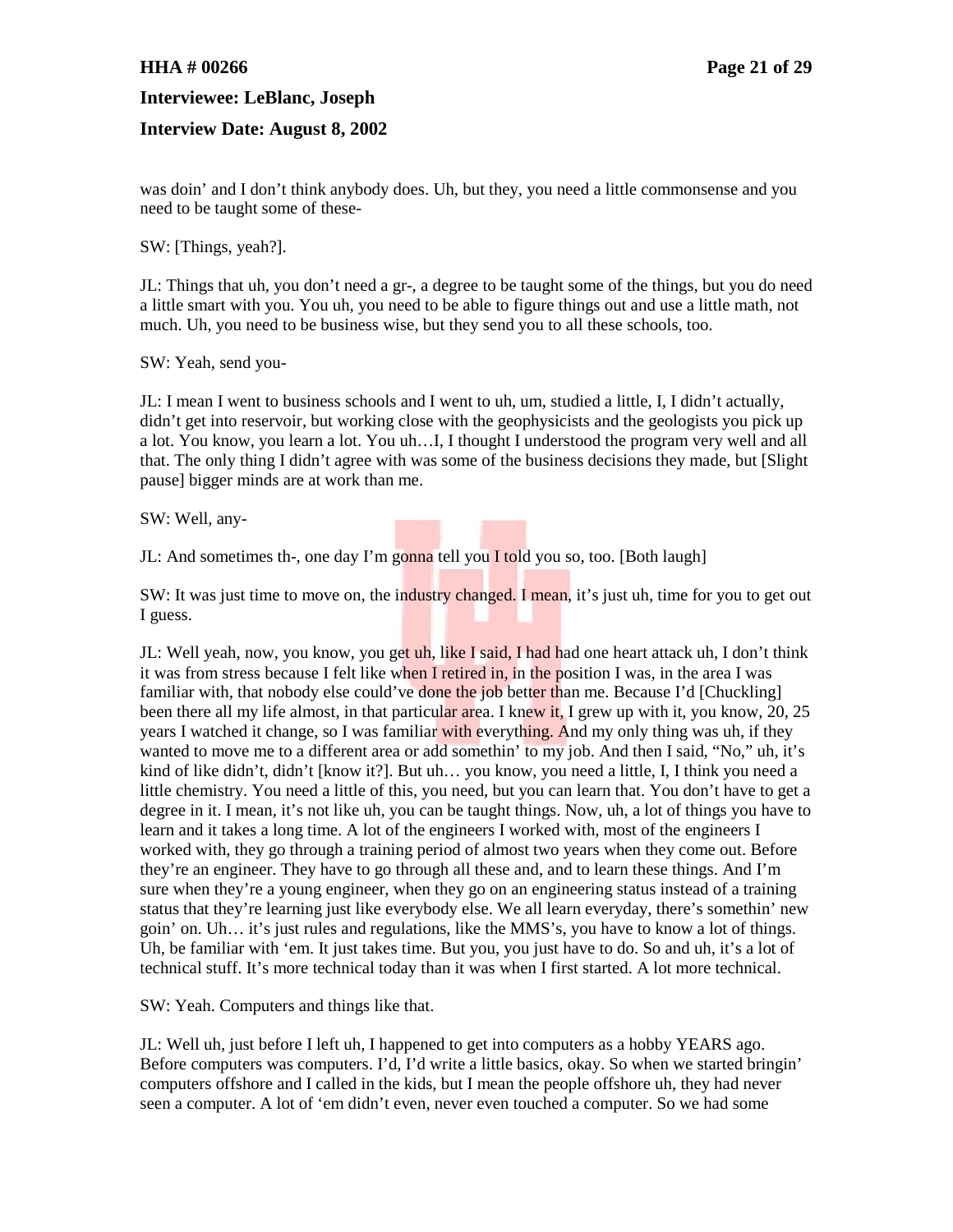# **HHA # 00266 Page 22 of 29 Interviewee: LeBlanc, Joseph Interview Date: August 8, 2002**

programs that uh, I took it upon myself to write a little program so that when they, they put their production in, all they had to do was like hit the enter key and the cursor key. There was only two keys. They'd [go to legend?] and then I say, "You wanna change an office [plate?] on your computer program? Hit enter and it say, okay, what office plate?" You know, okay. And then it would calculate the program. And that got 'em used to usin' a computer. And then after awhile I, now, by the time I left most of 'em could, they'd gotten, they got interested in computers, they, they have 'em at their homes, they're not afraid of 'em, can do it, you know. They didn't need that menu anymore to, to get around in a program. So uh, and I can remember comin' home at night and they'd call me from offshore and say, "It's not working. Somethin's not." From home I could tie into their computer and work on it for 'em and, and do whatever I needed to do to get 'em uh, lot of times they'd play with the computer and they'd wipe out a program and it wouldn't work anymore. That mouse is tricky. If you drag somethin' where it doesn't belong.

SW: Yeah, exactly. [Chuckles]

JL: [Chuckles] That uh, a couple times, yeah, I had to fly offshore, take care of it for 'em. But I mean, you know, it's, I wanted them, and I'd bring 'em in and uh, we would give 'em classes in all the computer programs that we used. I mean, we would give 'em, in the Lafayette office they'd come in on their days off and we'd [pay?] for their programs. Eight hours a day. So, I mean, there was benefits to, you don't get that anywhere else. You just don't get that kind of benefit other than workin' for a major oil company and the government, you know. [Slight pause] Uh, okay, uh, I'm 'bout rattled all out from rattle right now, what else-

SW: [Chuckles] That's good stuff. It's good. If you don't know, we've, we've sort of taken it from your beginning to your retirement there.

JL: Yeah.

SW: Can we go back over those years and maybe fill in some holes in a few spots?

JL: Okay.

SW: I just had a few uh, direct questions. Uh, when you were on the rigs offshore, or on the platforms, uh, living conditions, you said sometimes you didn't have a place to sleep-

JL: In the early, in the early days uh, yeah. Uh, living conditions were sparse to say the least.

SW: It got better as-

JL: Oh yeah, as it uh, as it got along. Uh, some marginal properties that we had, we had, we didn't have living quarters. We called them uh, uh, I'm tryin' to think of a name we would give 'em. Like "shelters." [SW chuckles] You know, you get caught on that platform, it's a place to sleep.

SW: That's it.

JL: It, it's, it's not where you normally would stay. We don't plan on stayin' there. But uh, in your area you might be workin' 100 miles from your living quarter. You fly over there. Well the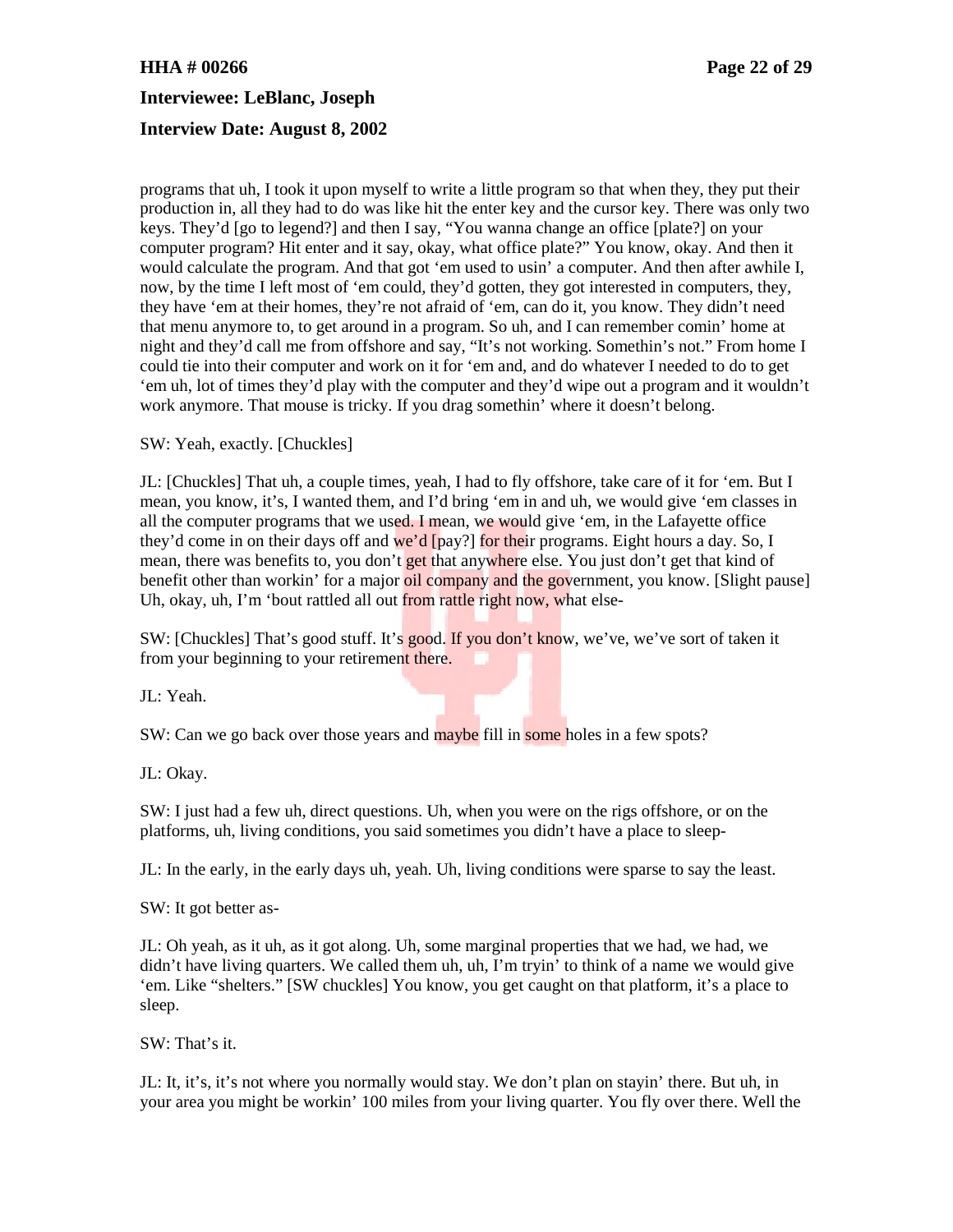## **HHA # 00266 Page 23 of 29**

**Interviewee: LeBlanc, Joseph**

## **Interview Date: August 8, 2002**

weather in the Gulf could pick up and you could get fogged in, socked in, or, or, and you might be stuck on that plat-, so you have to have some kind of, you know, put 'couple bunks in there, maybe three, two of you would, for the pumpers and the pilot. And a little kitchen with sparse uh, most of the time you had uh, we called a little care package in the helicopter carried with 'em, 'cause you never knew [where you would set down?].

SW: Yeah, that was my other question. Food. How was it, how as the food?

JL: Food was pretty good. [Inaudible].

SW: Even early days when-

JL: Oh yeah, in the early days, you know, uh, uh, sometimes uh, it depends on the company, but most of the time you had pretty good food. I mean, we'd get good wholesome meals as far as I was concerned. Uh, a lot of places you went there was no catering, so you'd cook for yourself. When you got in at night. But most of the time when you cooked for yourself, we had steaks. You know, it's easy to grill, it doesn't take too long. And uh, you act-, I actually to this day steaks is not my favorite food because we ate so many of 'em in those days that you just put it on the grill and-

SW: You're not the first person to tell me that that I've interviewed. [Chuckles]

JL: You know, really I'm, I'd rather have a [Chuckling] home-cooked meal than a steak. Now [Inaudible] I've seen myself eat baloney sandwiches for a week.

SW: Yeah. I've heard more than once somebody tell me that they burned out on steak. [Chuckles]

JL: Yeah, it, it, that's the truth.

SW: And sandwiches and potatoes and everything.

JL: Yeah, it's somethin' easy to fix, you know. We, if you gotta, if I was on a platform when I was workin' out there, I might make a gumbo one day. Big gumbo. And then we'd eat gumbo, you know, and couscous at night. And I used to like my couscous at night when I, you know, just a couple of us there that'd make a pot of couscous. Just, just, I don't know if you know what that is.

SW: Yeah.

JL: You do?

SW: Yeah. I'm from, I'm from this area.

JL: Okay. But that's, so, the hardest thing about workin' offshore is not for me, or it's not for you or people workin' offshore, it's for the families.

SW: That, that was another question I'm getting to. Uh, how was workin' seven-and-sevens, sometimes bein' gone for days, how was it for you? You-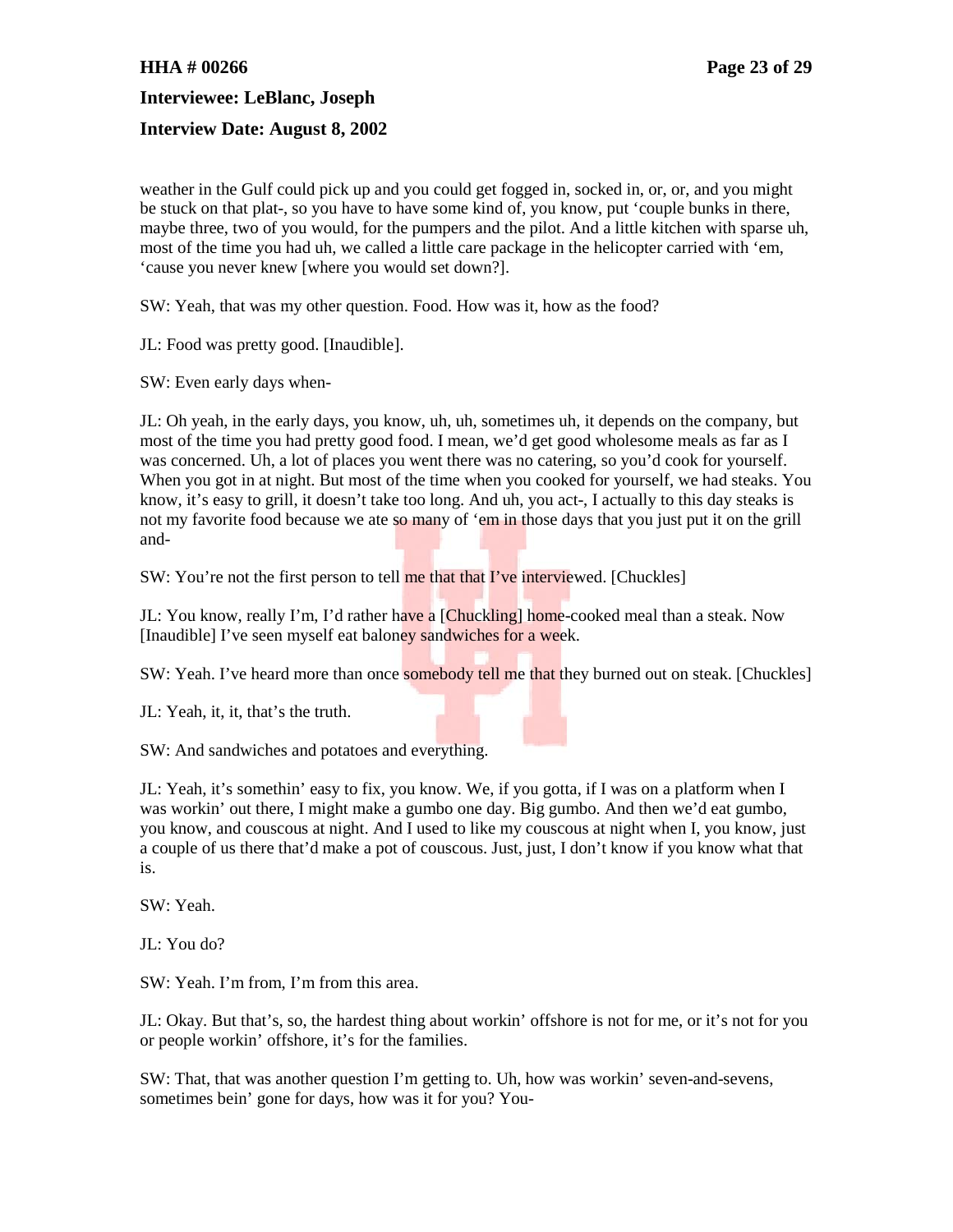# **HHA # 00266 Page 24 of 29 Interviewee: LeBlanc, Joseph Interview Date: August 8, 2002**

JL: Seven-and-seven not too bad, at least you knew when you were comin' home. Except for bad weather, you were always home, you returned on the same day and left on that day. It was very good work. The family, the, the wife had to uh, be very strong woman because she actually was by herself for seven days, did everything. And invariably the dishwasher or the washing machine or the dryer or one of the children got sick the night before you went offshore. I mean this was almost standard procedure. [Both chuckle] It was, ha, and you felt sorry for your wife, but you soon forgot about her when you was out there, 'cause I mean you was, uh, for instance, one of the better things, we uh, after Hurricane, it wasn't Hurricane [Eunice?], we didn't have lights in New Iberia for 10 days.

SW: Yeah, Andrew I think it was.

JL: Well before Andrew.

SW: Oh okay.

JL: Before, I'm thinkin'. We didn't' have lights for 10 days. Well what happened right after Andrew it, there was really no damage to my house or my family. So we went to work. And our policy was, "If you have damage, you take care of your damage, and then you come to work as soon as you can, 'cause we need to get our production back on offshore." So we went back offshore. We turned on the air condition offshore, it, you know, we had air conditioning, we had everything. Back here they didn't even have lights [Chuckling] you know. So you felt a little guilty, you know.

SW: But you, but you wanted to be out there, though. [Chuckles]

JL: You know, that was my job, I mean, okay. So, but that's, that's what I'm sayin' the wives and the families have to go through. You're not here for a lot of things that you might miss. Uh, Unocal was very good to me. Uh, it just happened that while I was workin' seven-and-seven, and while I work-, in the oilfield I never worked on Christmas day, I was always off.

SW: Just happened like that.

JL: It just happened.

SW: That's good.

JL: Uh, it just so happened that as I was working seven-and-seven, the first few years I worked seven-and-seven I uh, was on the crew that was off for Christmas. When the crew that I was on was gonna be working for Christmas, I was promoted to another job and I switched crews. [SW chuckles] So I was off again. And it, and it really, you know, it just worked out great. I, I never was off for Christmas.

SW: Well that's good.

JL: You know.

SW: 'Cause I know a lot of people who end up-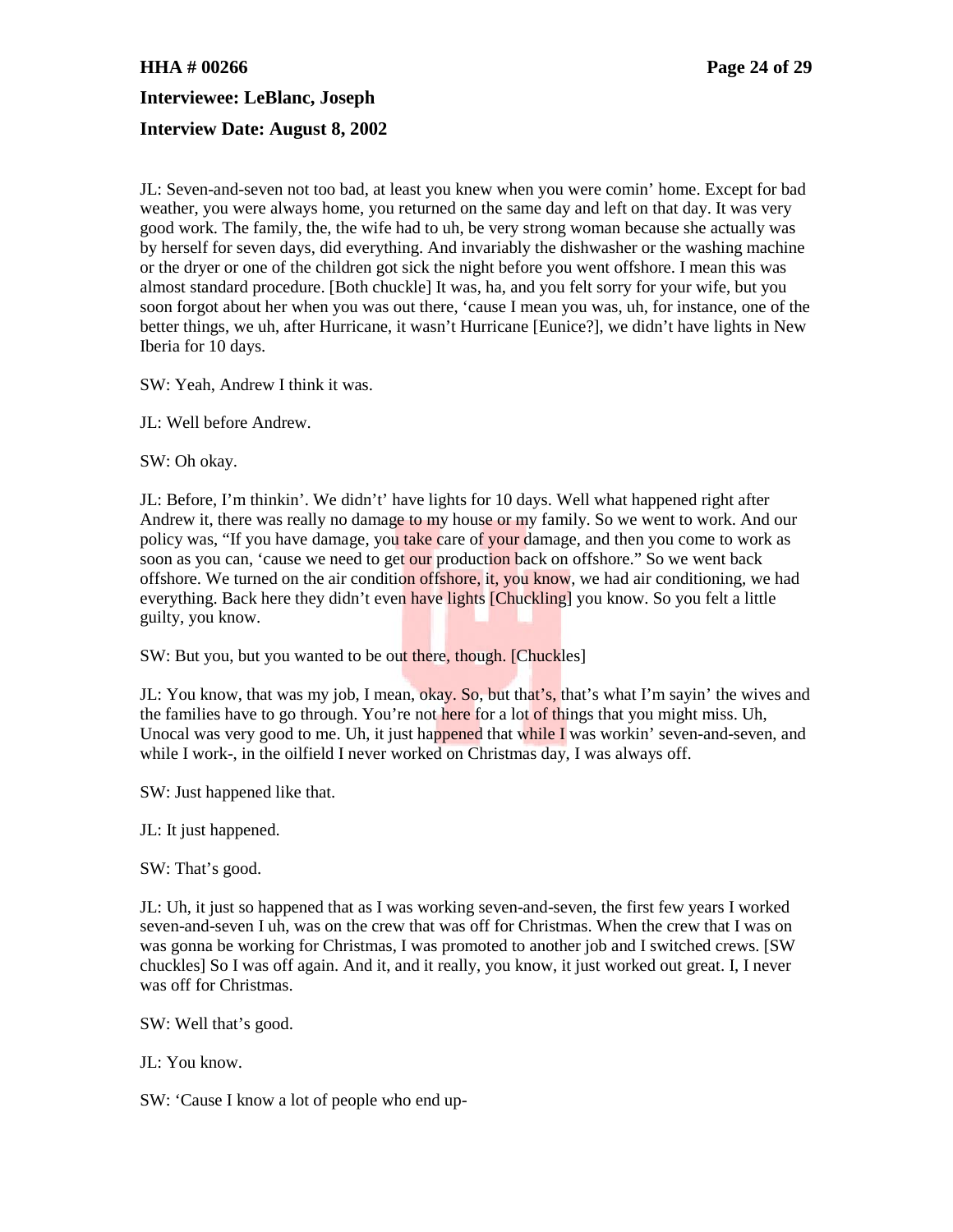#### **HHA # 00266 Page 25 of 29**

**Interviewee: LeBlanc, Joseph**

#### **Interview Date: August 8, 2002**

JL: Yeah. And now we, and, and we'd take, we'd rationalize by sayin', "Christmas is just a day. You can have Christmas when you come in or before you leave." It's just, and most of 'em do, you know. Now, uh-

SW: Just make the adjustment.

JL: In the early days, some of the management would turn a blind eye toward some of the crew comin' in Christmas Eve and then comin' in at Christmas night.

SW: So they'd swap up.

JL: Yeah. It's like you let half the crew go in at night and the other half goes in the morning.

SW: Even though you weren't supposed to.

JL: No.

SW: The managers kind of-

JL: And, and it was kind of like, "What we don't know, what you don't tell us, we're not gonna question."

SW: Maybe that was better. They figured they'd keep you happy.

JL: Yeah. Now this, this was a good thing. Uh, nobody complained. But just like everything else, it became, it became abused and uh, they let us come in on Wednesday night instead of Thursday mornin'. Well Wednesday night turned into Wednesday at four o'clock. Turned into two o'clock. Turned into noon. Turned into 10 o'clock in the mornin', and that's when management kind of like started into, "Wait a minute now," okay. So uh, but not all the oil companies were like that. Just, just so happened Unocal was very family-oriented to that, I thought. For instance, one of the hurricanes I had to go offshore on Unocal, see, our policy was if you're workin' offshore, if you don't have any damage to report as soon as the, the hurricane, you can, you can get over there, okay. Well I had to go. There was no damage to my house, I didn't have electricity. But Unocal hired a crew, they couldn't bring all the contractors back offshore right away because we had to make sure everything was safe. Some-, sometimes you get offstore and, offshore and uh, fences were down, [railing?] was missing, stairs were gone, uh, the living quarters might have had a roof leaking, or, uh, they had, you had to make sure everything was right before you get everybody. So they would ta-, they would hire a crew and a generator, big generator, and they would call you up, they'd call up, they'd call up the families of the Unocal people and say, "Do you have any damage that we can take care of for you? Your husband's offshore, we're goin' to look at you." They'd come over there and they would plug in and run your refrigerator, run your, your freezer, turn on the lights, let you do your washing, you know, and then they would unplug from you house, go to the next one. They, if you had any yard work to do or uh, you know, uh, branches or, or damage maybe, you know, they'd help, they'd put it back together, temporarily help you out. Or even if you didn't go back offshore and you had a lot of damage, they might come around [Inaudible] opportunity. But they would come around and say like you got holes in your roof, well they'd have the crew kind of help you patch it, you know, fix it up for you so that you could go back to work. Go, you could go back. And, and I don't know another company did that. I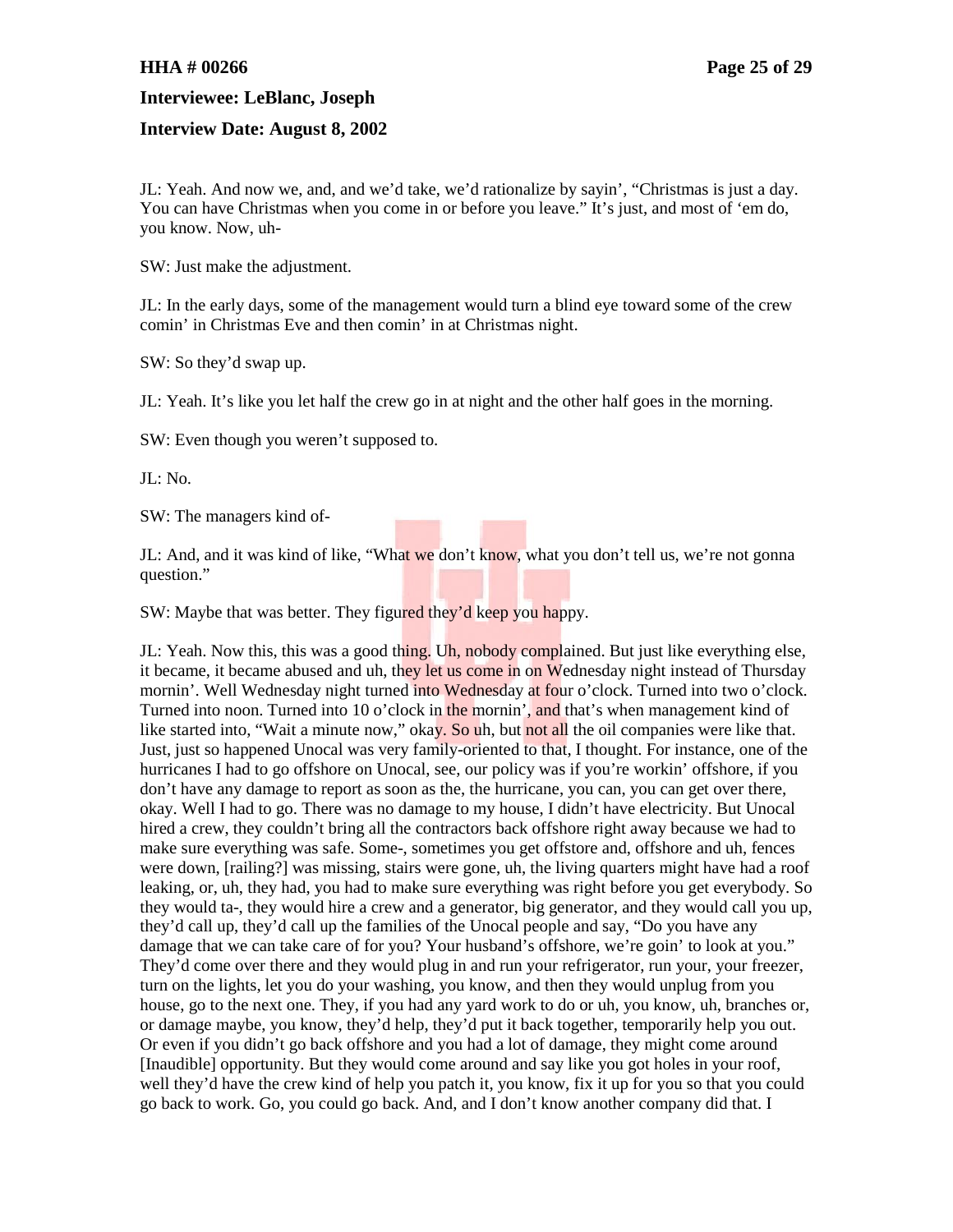## **HHA # 00266 Page 26 of 29**

## **Interviewee: LeBlanc, Joseph**

## **Interview Date: August 8, 2002**

know Unocal did it.

SW: I haven't heard that.

JL: You know, and I'll tell you what, I, I, I always thought they were, you know, that was very nice of them to do that. And, and I really enjoyed it. That's one of the reasons I, I thought Unocal was more family-oriented than a lot of the others. But we had a lot of local managers too.

SW: That helps, huh?

JL: Yeah. [Pause]

SW: Well we've only got a couple more minutes left on this tape. So-

JL: I know I talk too much.

SW: Either we can, no, that's fine, I like it. [Chuckles] Either we can cover these couple things real quick, or if you think you have a lot more information I can come back on another day.

JL: All I have is anecdotes. I, I really **[Chuckling]** I'm not, there, you know, I'm not. Ask your questions real quick.

SW: Okay. Uh, blacks and women offshore. You ever see any?

JL: Sure. Had one woman that was pregnant.

SW: When was that?

JL: Oh, uh... probably 'bout six years before I retired.

SW: In the '90s based on-

JL: Yeah. She was pregnant and we weren't sure whether we were gonna have to supply a babysittin' service or not. So uh, uh, it, it, uh, she was workin' for me and uh, this went all the way to California. Uh, unfortunately or fortunately for me, or us or however you wanna put it, she, she had a miscarriage, so that didn't come around. Blacks, um, have no problem with blacks. Some of the best people I know workin' offshore were black.

SW: Did you see 'em in the early days or more, in the more recent days?

JL: Uh, in the '70s.

SW: The '70s-

JL: I saw a couple in the '60s, but uh, most of 'em were very conscientious workers. Uh, we've had some that uh, got in on a minority-basis only and that's, that's the only way they got in. And, and uh, [Inaudible, audio breaks in and out]. You know, if they thought we had to give it to 'em, they didn't pan out, but a lot of 'em really, really were good, good workers.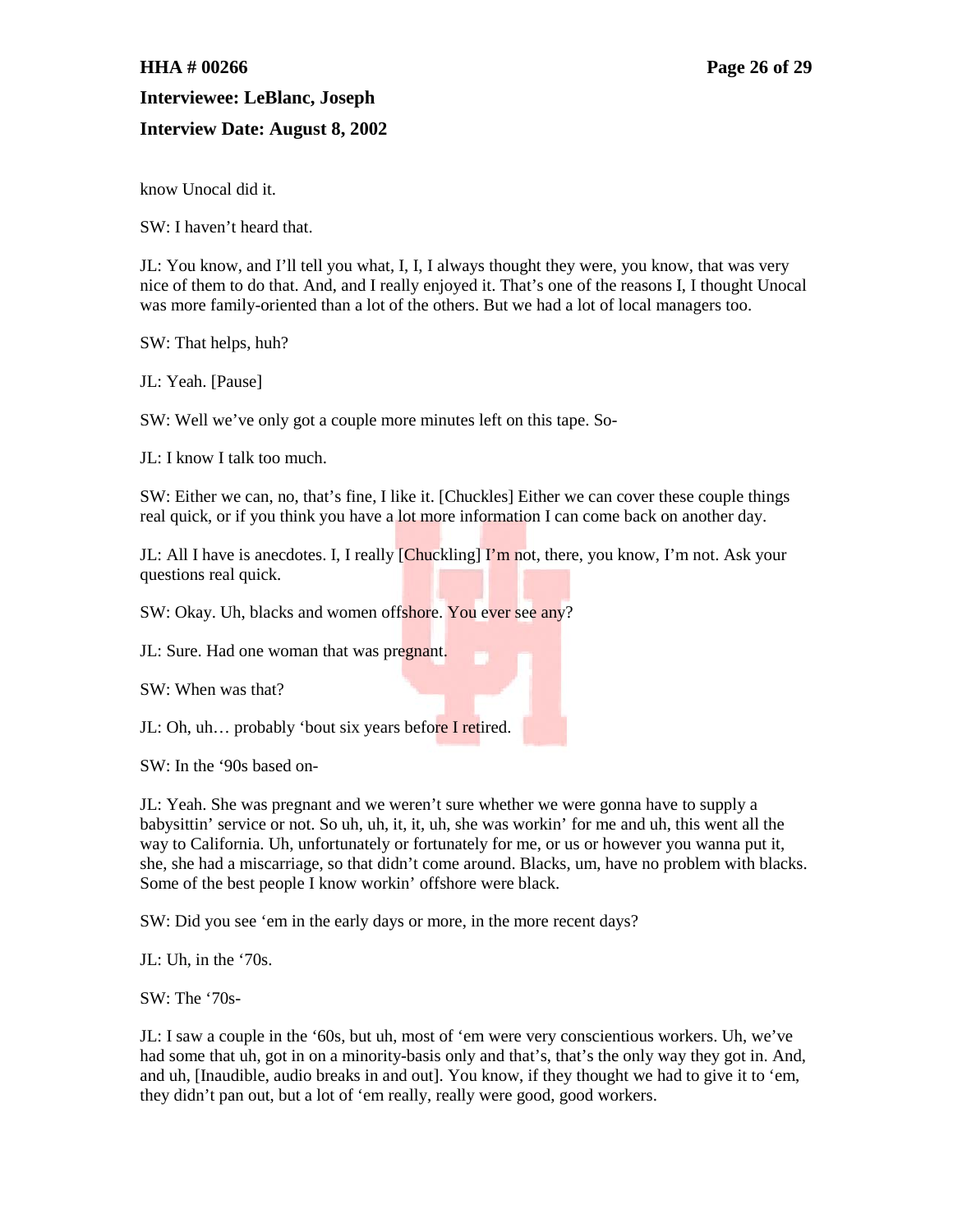#### **HHA # 00266 Page 27 of 29**

**Interviewee: LeBlanc, Joseph**

#### **Interview Date: August 8, 2002**

SW: And, and the blacks and women, how did the men that were already workin' out there, was there any conflict or anything?

JL: No, no. I don't, I don't-

SW: [Any problems?]

JL: No, uh uh. They, they blended in well. Uh, I think uh, everybody tried to make 'em feel at home, you know. Uh... I, I don't, I never noticed any prejudice. Uh, not toward race or creed or color or anything. Prejudice toward work.

SW: Yeah, that's what I hear.

JL: That's the big thing. Don't, don't let me do all the work, you know. That's the only thing that uh… [Inaudible] there was some, and that's not only for blacks, it [handled?] whites. I don't care if you were red, green, or what, you couldn't do your work, you, you didn't sit well with everybody.

SW: If you were lazy and didn't carry your, your share of the load, other people would get mad at you.

JL: That's right.

SW: That makes sense.

JL: That's right.

SW: The, the oil industry, I know you know does this. [Gestures]

JL: Yeah.

SW: Did that ever affect your job? Did you ever a, uh, run the risk of, of losing your job because-

JL: I, I never thought about it. It, it never entered my mind. It's uh, uh, I remember when the stock market tumbled somewhere in the '80s. The only thing I said was, "Oh, that's good. I'm buying." That's what I thought. I never was, I never felt my job was threatened, uh, even when I retired I didn't feel my job was threatened. Uh, I think, in fact Unocal is my company, the company I worked for. I don't think it ever laid a fella off 'til the, 'til the '90s. They had never laid anybody off that I can remember. Uh [Chuckles] they may, they gave some redeployment packages a couple times in the '90s um, and I, I guess that was business decisions, you know, but you can see the properties weren't there anymore and we were always really uh, uh, understaffed I would say. And we maintained that. Sometimes the government might of, mighta stepped in and made you hire a little bit more than you should've, but, you know. [Slight pause] That was handled. And they have been, since I've retired, I think they had one more, one more lay off. So.

SW: Just one more question, this is an opinion question. What did the oil industry, oil and gas industry do for south Louisiana in your mind?

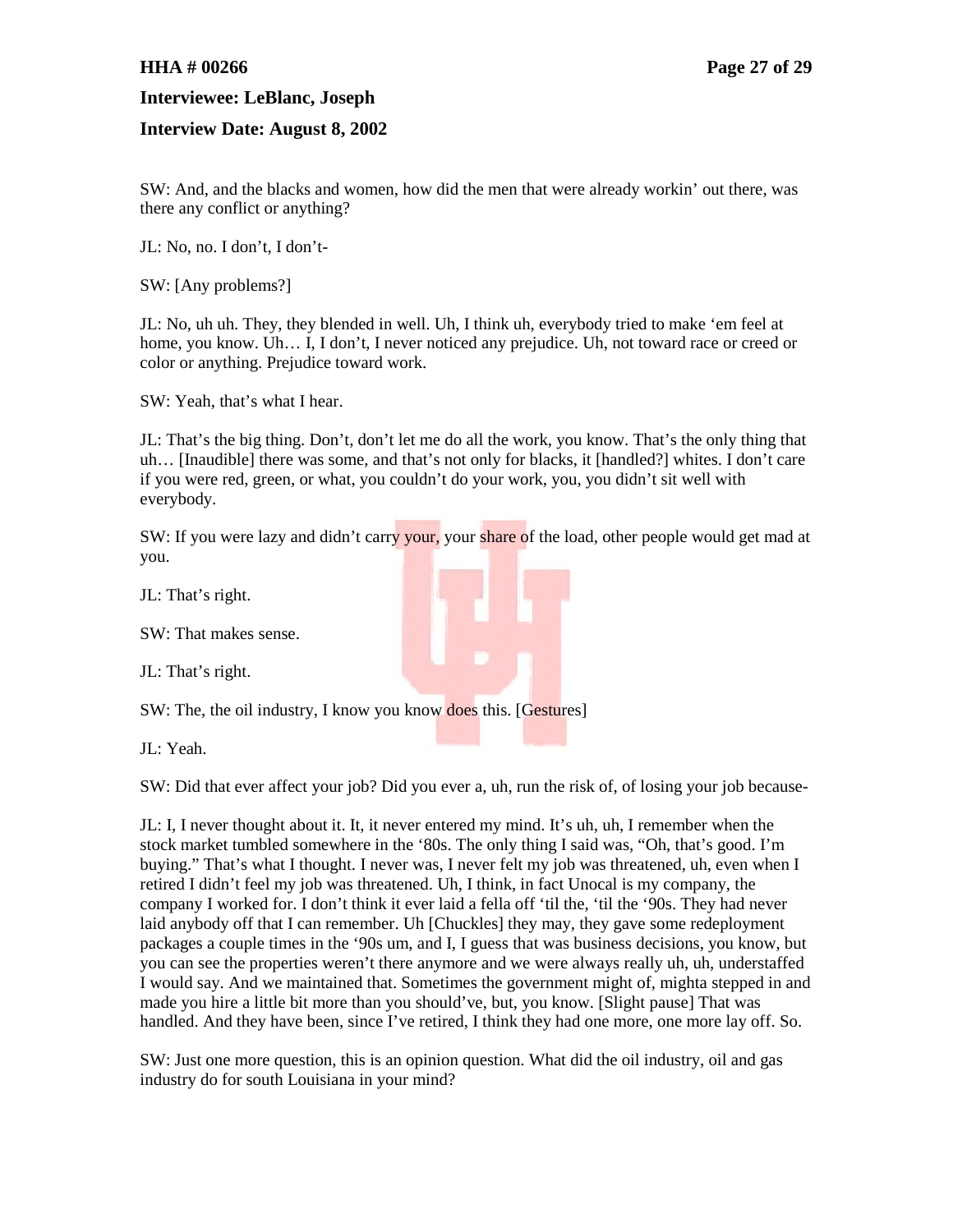### **HHA # 00266 Page 28 of 29**

## **Interviewee: LeBlanc, Joseph**

#### **Interview Date: August 8, 2002**

JL: Gave a lot of kids a lota, a lot of jobs. You know, good payin' jobs. Uh, i-, if, if I go and finish college and got a degree, nine chances out of 10 I wouldn'tve stayed in Louisiana. [Slight pause] The, the, that's what I'm thinkin'. Uh-

SW: You think people who wanted to stay here had the opportunity to have a job and stay here?

JL: Before the oilfield? No-

SW: During the oilfield.

JL: During the oilfield, yeah. Well, I mean, let me tell you somethin'. I know what school teachers make, okay. I know what I made. And they ain't a school superintendent made what I made, how's that? So-

SW: Not only jobs, but good payin' jobs.

JL: Good payin' jobs. And, and good people to work for, you know. Just, it's a different, you have to be willing to work, you know, now I'm not sayin' I worked a 40 hour week, but I was always available. A lot of times, uh,  $\Gamma$ d work more hours than it was necessary. You know, than I was required to. But that's because I know I was makin' good money and, hey, that's the way [it] work?]. I've seen lot of the other young engineers come in there and on their training period work weekends, nights, holidays to learn the business. And you have to do that. I mean, it's competitive industry and it's a competitive field. You gonna go somewhere, you gonna have to stay with it. So, no, I don't, and I think it's helped Louisiana. It's, a lot of taxes came from them people, came from the salary people, came from the people that worked. Uh, you can look in New Iberia and see what happened when, when things go down. I can remember a time you couldn't pull up to a red light in New Iberia, you didn't see four [rows of cars?] at the red light, goin' from each direction. Now Otis is no more, I mean everything's consolidated, it's Halliburton. They're down. I mean, you know, the, the, the economy's down. It, it probably, I, I can only imagine what it would be like if it was like it was in the seven-, late '70s. Right now if New Iberia was like that, gee, you know. I thought they was never any end to the, the oil industry in those days. [SW chuckles] I mean, you just didn't think it would end. Everybody was, I mean, everybody in the oilfield had a company car. Everybody. Nobody, you know. They, that's, that's a lota, it's an incentive right there. Good payin' jobs. Hell, we start a fella off on one, offshore probably around forty-five, fifty thousand dollars a year, seven-and-seven. Now you tell me, you know. No wonder the teachers would come to work for us, you know. [SW chuckles] So. It, it's, you know, and that's, that's base, that's pretty much base. He can make overtime work, you know. And [Inaudible] and then it's only seven-and-seven. And he gets seven days off. So, it's, and, and I think they need technical people out there, they need people with, oh I think teachers helped us out. They, they come in there and they, they did some good. We trained them and they trained us a little bit, you know. Uh, professional typing. It did good. And it is good to have a mix, get a little bit of everything. But it's o-, [only right?] when you see a teacher. Oh, them poor teachers only make like sixteen, seventeen thousand a year comin' out there and almost triplin' their salary. And workin' half the time. Oh we had 'em comin' in from Oklahoma and north Louisiana like you wouldn't believe. So. Uh, and they were very good in the office and, and a lot of people didn't like to work in the office, it was just too, and they liked to work in the office. And they were good at it. I never had any problem with teacher workin' in the office. Man, they do good work. Paperwork was good and pay's